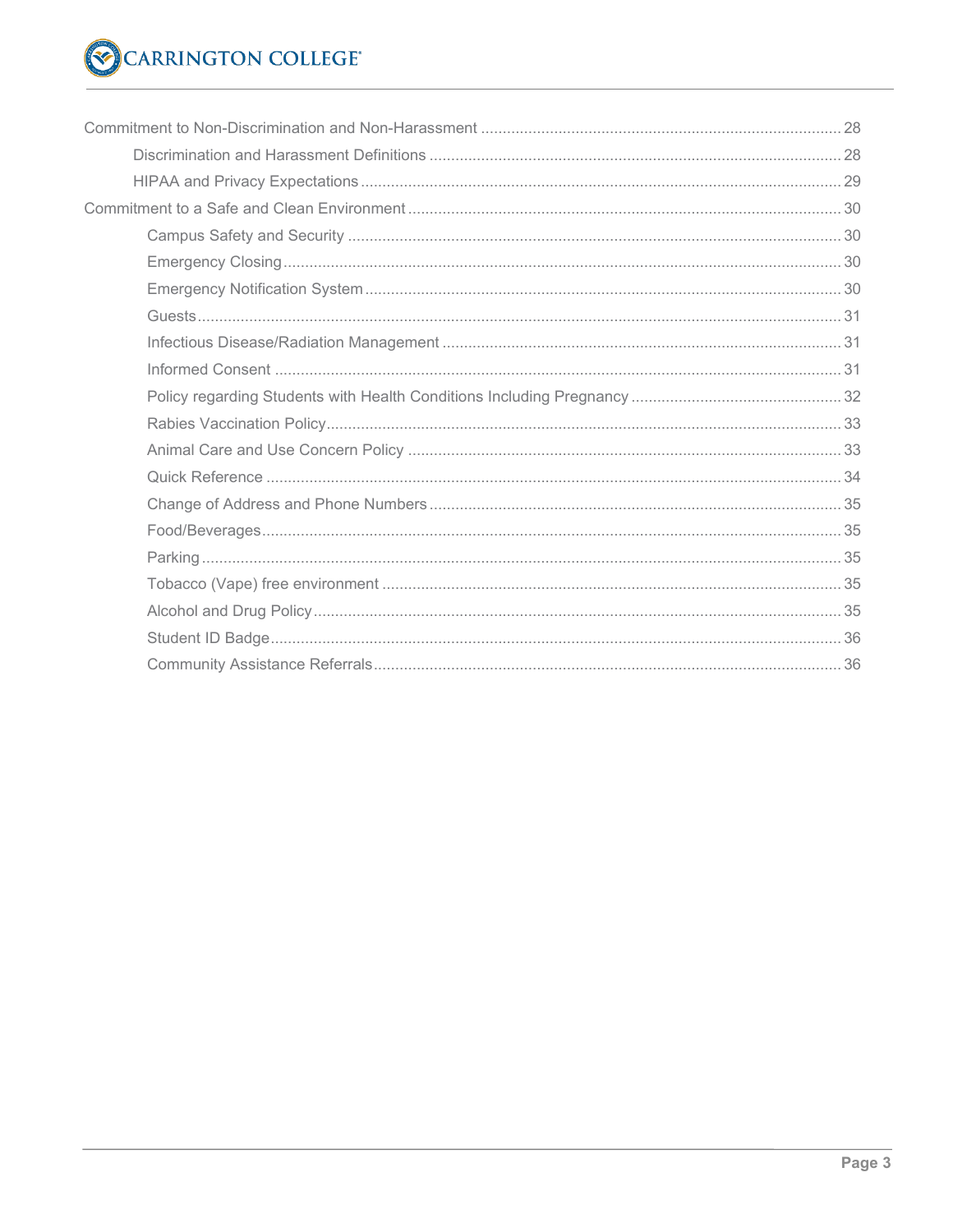# **WELCOME TO CARRINGTON**

We are excited you are here and we look forward to helping you achieve your educational and career goals.

This handbook provides information you will need to be successful at Carrington College. It outlines what the College expects from you, and what you should expect from us. Your education at Carrington College is about more than the certificate or degree you are seeking. Our goal is to be there for you every step of the way as you prepare to begin your new career. In this handbook, you will find many policies and procedures geared toward that purpose, and it's important you get to know them because they're here to guide your educational journey. Students should also refer to the academic catalog, which can be found at [https://carrington.edu/catalog/.](https://carrington.edu/catalog/) The catalog and this handbook explain a variety of matters that affect all Carrington students.

Our goal is to help you obtain the education necessary to launch your new career.

In keeping with our practice of providing a timely response to the needs of students and prospective employers and to carry out the purposes and objectives of the college, we reserve the right to modify this handbook. Policies outlined in this handbook apply to all Carrington College students and will be supported by all instructors and staff members.

This handbook outlines your rights and responsibilities. Please read it and understand that you are responsible for abiding by the policies described within. If you have questions, please ask. Our instructors and staff are here to support you and provide you with everything you need to achieve success.

Welcome, and good luck with your educational goals!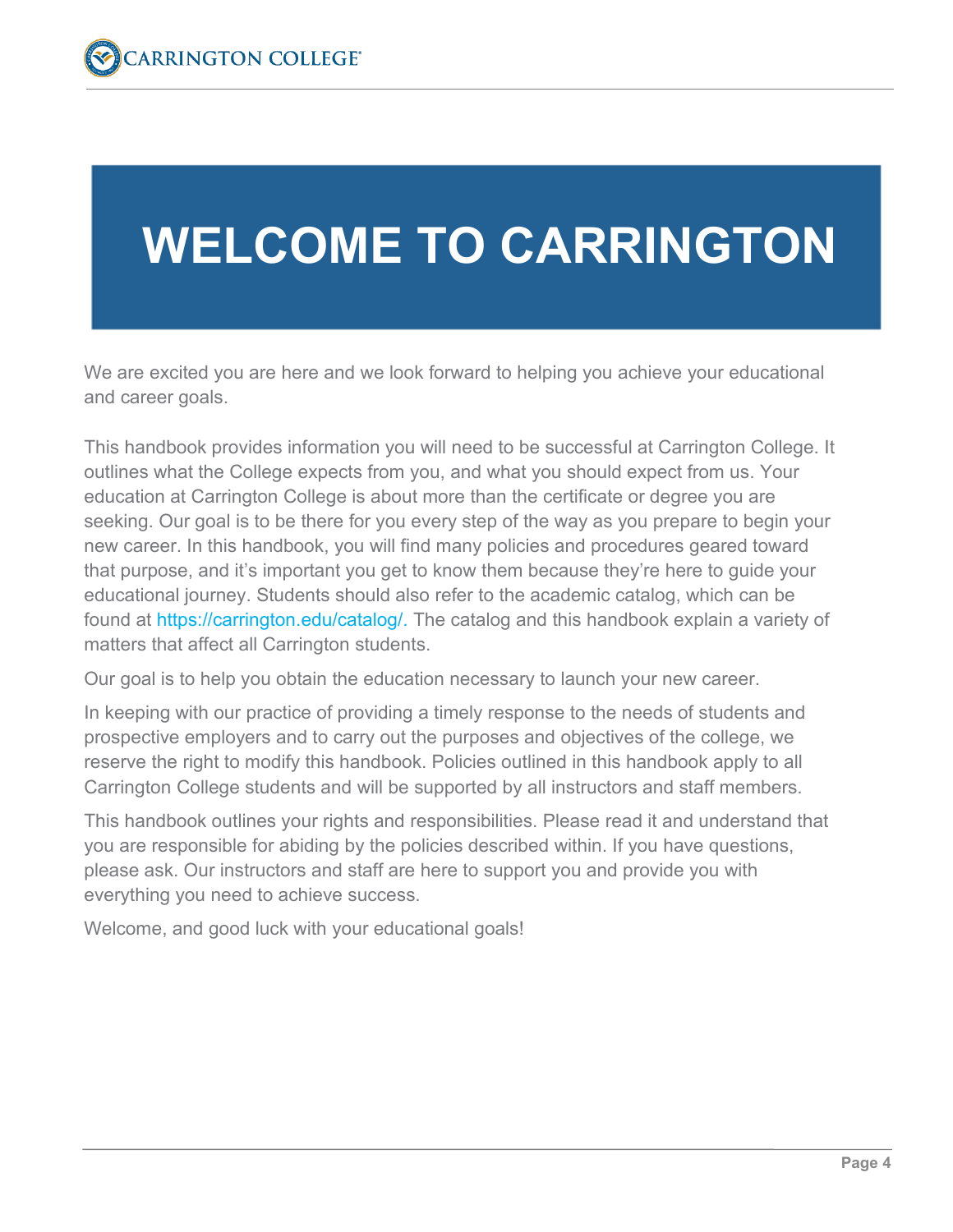#### **MISSION**

The mission of Carrington College is to provide career-focused associate degree and certificate programs in healthcare, trades, and industrial majors to a diverse population of students.

- Carrington College will ensure equitable and inclusive access to our programs, resources, and services.
- Programs are developed to meet student, employer, and community needs by providing hands-on training and instruction delivered through onsite, online, and blended modalities.
- The College uses outcomes, skills, and inquiry-based approaches to education.
- The College models it programs and curricular objects to align with the College's institutional learning outcomes encompassing critical thinking, collaboration, communication, and professionalism.

#### **ACCREDITATION AND APPROVALS**

Carrington College is accredited by the Accrediting Commission for Community and Junior Colleges, Western Association of Schools and Colleges (ACCJC/WASC), 10 Commercial Blvd., Suite 204, Novato, CA 94949, 415 506 0234, an institutional accrediting body recognized by the Council for Higher Education Accreditation and the US Department of Education. Additional information about accreditation, including the filing of complaints against member institutions, can be found at www.accjc.org. The most recent information on the status of programmatic accreditation, as well as state approvals to operate, is available in Carrington College's academic catalog, current editions of which are available at<https://carrington.edu/catalog/>.

#### **GENERAL INFORMATION**

Carrington College programs are accelerated, which allows you to complete your education in a shorter time frame than at a traditional college. We focus our education on careers and develop all of our policies and procedures to prepare you for the demands of the work environment. Employers play a significant role in developing our curriculum and policies. With this in mind, please take note of the following:

- Attendance is critical to your success at Carrington College, just as it will be critical in the success of your new career. Be sure to have transportation to school arranged and make arrangements for back-up transportation. Become friends with classmates who can provide this back-up for you, and vice versa.
- Be sure to have childcare arrangements made as well as back-up childcare. Your childcare plan should include not only arrangements for well children, but also a prearranged plan in case of illness of children or your childcare provider. Have a solid plan so that you can attend school every day.
- Carefully assess your homework responsibilities. Do you have a quiet place to study? Have you made arrangements so children will be content to let you study? Each Carrington College program requires study time. Be sure to set time aside each day to focus on yourself, your studies, and your goals.
- Students must complete and submit all assigned work on time. Homework is required; therefore, adequate study time is essential. Students are expected to complete two hours of study/homework for every one hour of weekly scheduled lecture.
- Uniforms are required on campus and at most of our employers' facilities.
- Please review the uniform information in this Handbook to be sure that you understand expectations in this area.
- Students in some programs will complete externship hours in a local healthcare facility. In most cases, externships take place in your program's last course. You will need to meet with your Program Director and Career Services Representative for assistance in this process. Externships are held during daytime hours.
- If you are concerned about your academic performance, don't understand something, or are having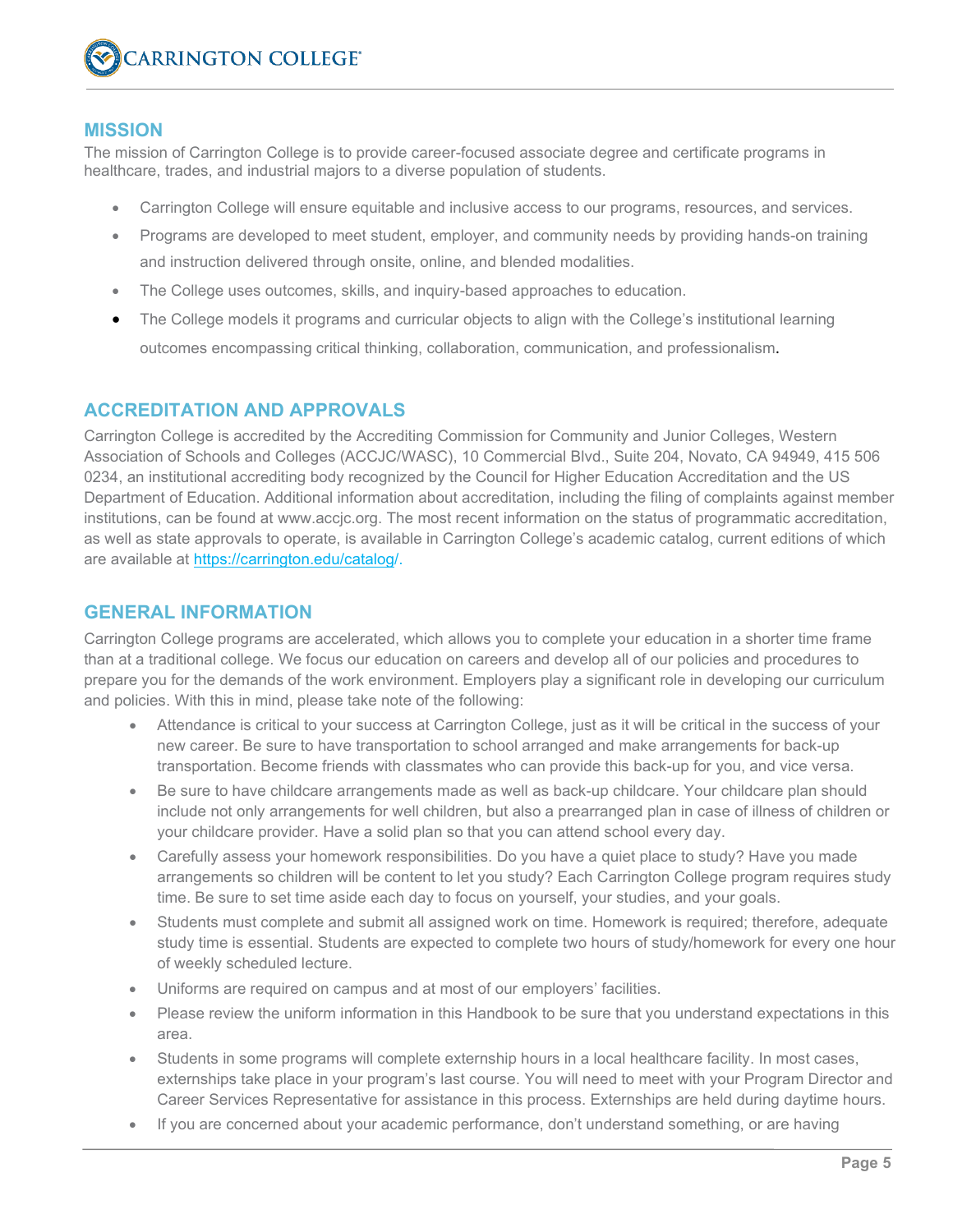difficulties in class, talk to your instructor. Be sure you understand the course expectations and that you know exactly where you stand academically. Special help or academic coaching can be arranged to assist you in your studies.

- All students must park in designated parking spaces. Illegally parked cars are subject to towing at the owner's expense.
- Additional program-specific information may be available in course syllabi and in Externship or Clinical Manuals that are distributed to students as they near the beginning of their externship or clinical experience.

Carrington College is an educational institution that employs qualified instructors and admits academically qualified students without regard to gender, age, race, national origin, sexual orientation, political affiliation or belief, religion or disability and affords students all rights, privileges, programs, employment services and opportunities generally available.

Carrington College complies with Section 504 of the Rehabilitation Act of 1973 and the Americans with Disabilities Act of 1990 and does not discriminate on the basis of disability.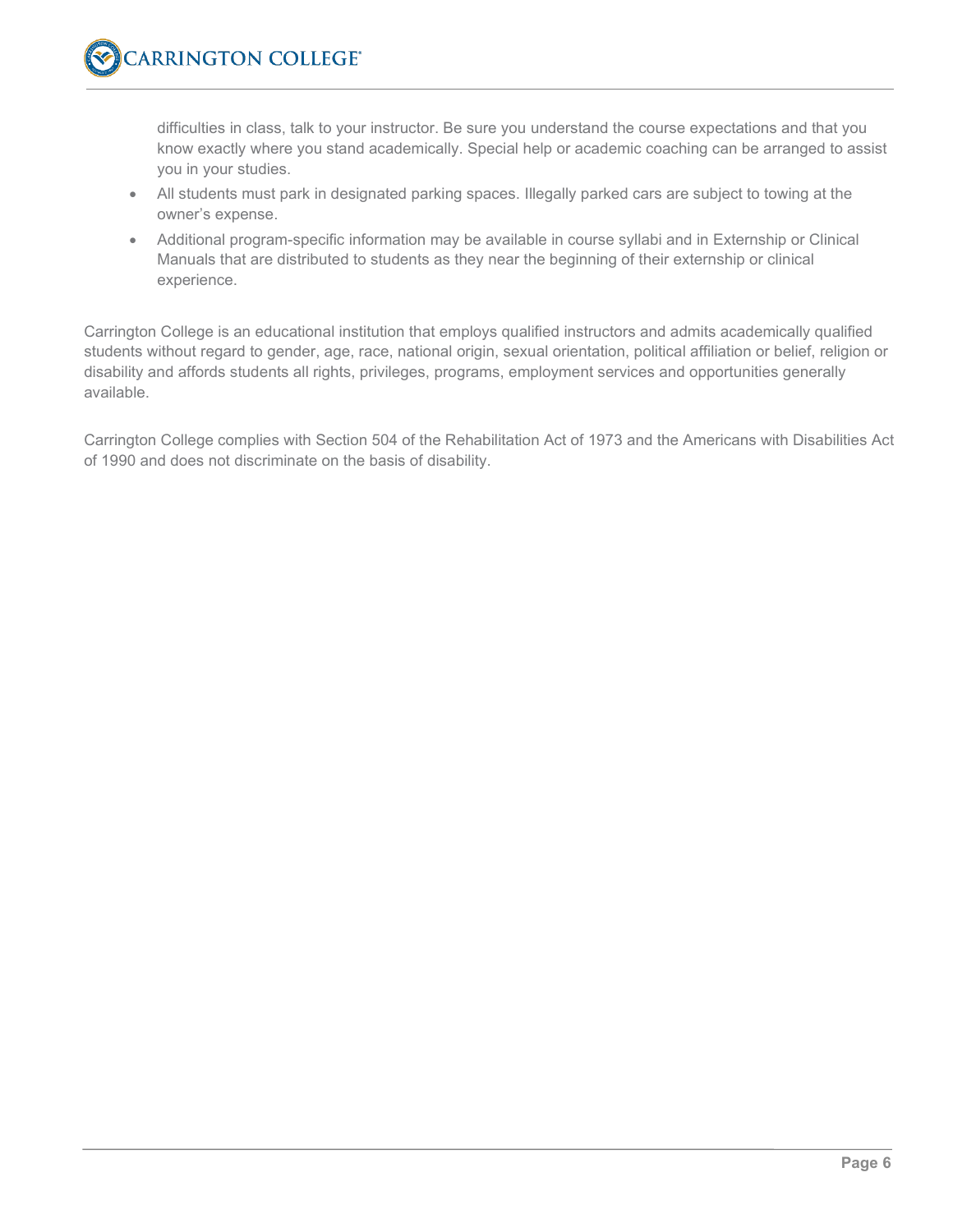# **COMMITMENT TO ACADEMIC EXCELLENCE**

# **ACADEMIC COACHING**

Carrington College instructors and staff work closely with students to ensure that the appropriate support is available to maximize student success. Instructors, and the Program Directors are available to consult with students who are having difficulty with their studies. Students are urged to take advantage of this valuable extra assistance.

# **INSTRUCTOR OFFICE HOURS AND AVAILABILITY**

The instructor is committed to student success and will be available to students. Instructors will provide a schedule of office hours and contact information for students located in the course syllabi.

Students should take the time to introduce themselves to their instructors and establish a relationship with them. In addition, students should always communicate clearly with instructors, who always appreciate knowing why students have missed a class, had to leave early, or did not turn in an assignment.

It is the student's responsibility to arrange an appointment to meet with their instructors. If a conflict occurs between the instructor's hours and the student's schedule, another appointment time should be arranged.

If it is not possible to locate instructor, students are encouraged to leave a voice mail message or send an email with directions for a return follow-up message.

# **STUDENT SUCCESS CENTER**

The Carrington College Student Success Centers are designed to support the educational and research needs of students, faculty, and staff. Carrington College also has libraries housed at each of its campuses within the Student Success Centers. The libraries have a small print collection of both books and journals, including all current textbooks and a collection of supplementary books selected to support the campus' program(s). Further information regarding library services, as well as access to the databases and the book catalog, can be found on the library website: [http://library.carrington.edu.](http://library.carrington.edu/) Campus Academic Deans and Academic Coaches are available in the Student Success Centers and are ready to help you succeed!

# **ONLINE LIBRARY RESOURCES**

The Carrington College Library subscribes to many databases accessible by all Carrington students, faculty, and staff. The Library currently offers access to seven large database providers (EBSCO, OVID, Primal Pictures, Infobase, etc.) for thousands of full-text resources in various fields of study related to the Carrington College programs, while also supporting the general education courses for all students and faculty. These databases contain current, full-text articles from periodicals, including peer-reviewed scholarly journals, as well as access to multimedia and electronic books and are available 24/7 to students and faculty. Plus, Carrington College has a full-time librarian who is happy to help you!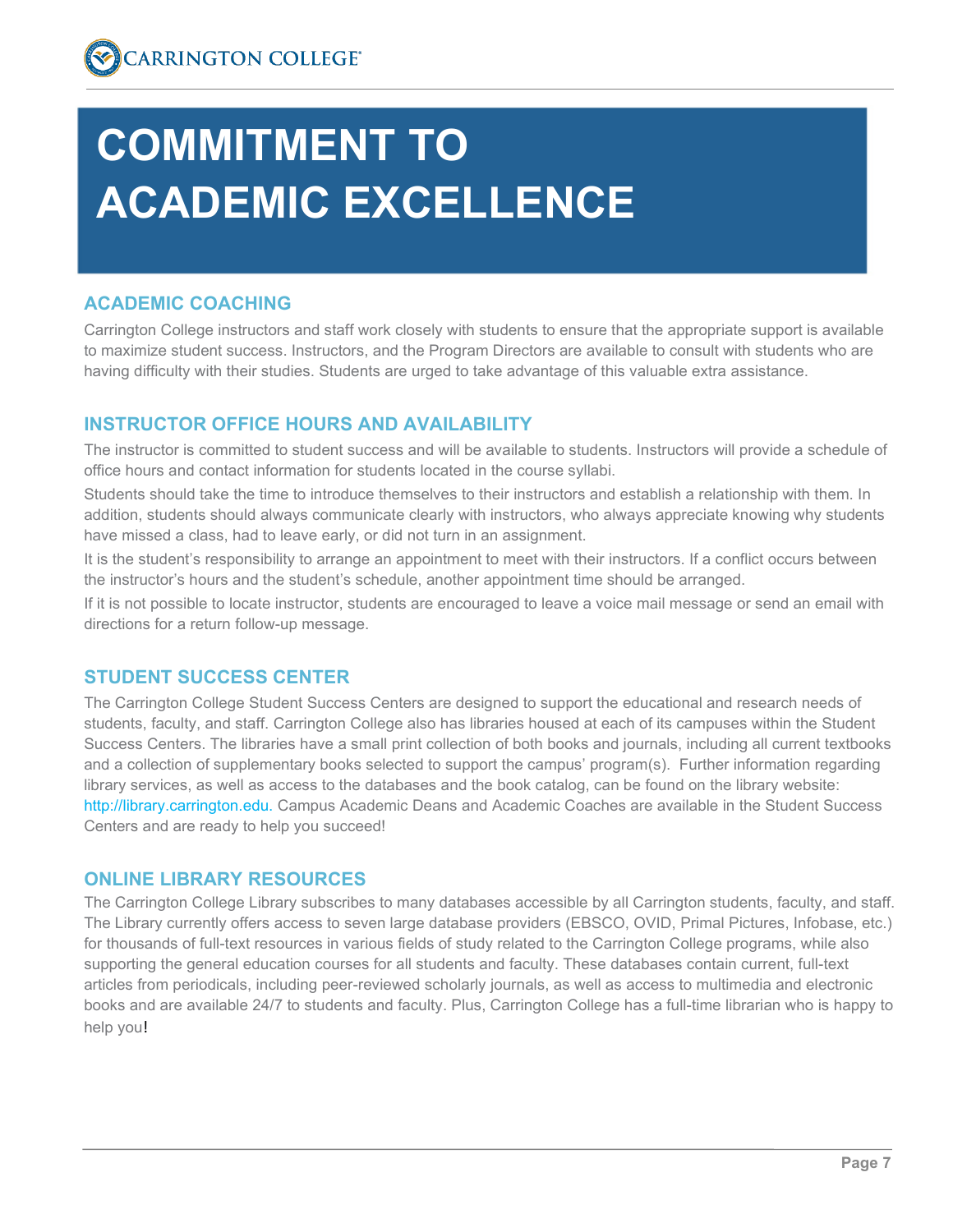

# **SYLLABI**

Course syllabi are given to every student on the first day of class. Each syllabus details the specific materials to be covered and competencies to be achieved for each day of the class. Students are encouraged to review their syllabi and see their instructors for all questions.

#### **LEARNING MANAGEMENT SYSTEM**

#### *Course Access-Learning Management System*

Carrington College's learning management system provides secure web-based support for on-site classes, but does not substitute for face-to- face instruction. This system is used in support for all-online classes.

Most courses are supported by the Learning Management System. Students should check with their course instructor to determine whether the Learning Management System will be used. Students can access the Learning Management System through this link: my.carrington.edu. Students may visit the website and click on Technical Requirements to be sure their home computers or laptops meet minimum operating requirements for the system.

#### **CLASSROOM AND LAB STANDARDS**

- Students must arrive to class fully prepared with textbooks and supplies.
- For some programs, students are required to remove all notes, notebooks, tablets, cellular phones, and other electronic devices from their desktops during all testing periods.
- Computer use in the Student Success Center, Learning Lab, classrooms or laboratories is limited to activities directly related to educational endeavors or job searching. Inappropriate use of the computer includes but is not limited to social media web sites that may have inappropriate content, or other web sites that are not education related. It is appropriate to check personal email, but students cannot download or print items from their e-mail. Students using College computers for inappropriate activities are subject to disciplinary action up to and including dismissal from school.
- Students must turn off (or set to vibrate) cellular phones, pagers, or other electronic devices that may disrupt class before entering the classroom. Cell phone conversations are prohibited near classrooms or in the Student Success Center.
- Students may enter lab areas and handle equipment only with an instructor's permission.
- Students must clean equipment they use at the end of each class period and return it to its place.
- Housekeeping duties and maintenance of equipment are required of all students.
- Gross negligence, willful damage, or the removal of equipment is prohibited.
- Students are responsible for all work missed. Students are directed to see the Late Assignment Policy within this handbook or their instructor for more information.
- Students must use caution when working with potentially hazardous materials, and all safety procedures and universal precautions set forth by Carrington College and OSHA must be followed. See your instructor for more information.
- Carrington College strives to provide a safe and healthy school environment. Students who have medical conditions that would prevent them from engaging in course activities, such as working with radiography or certain chemicals, should contact the Program Director, Campus Deans or Designee.
- Students are required to provide their own transportation on field trips, clinical observations, fieldwork, and externships.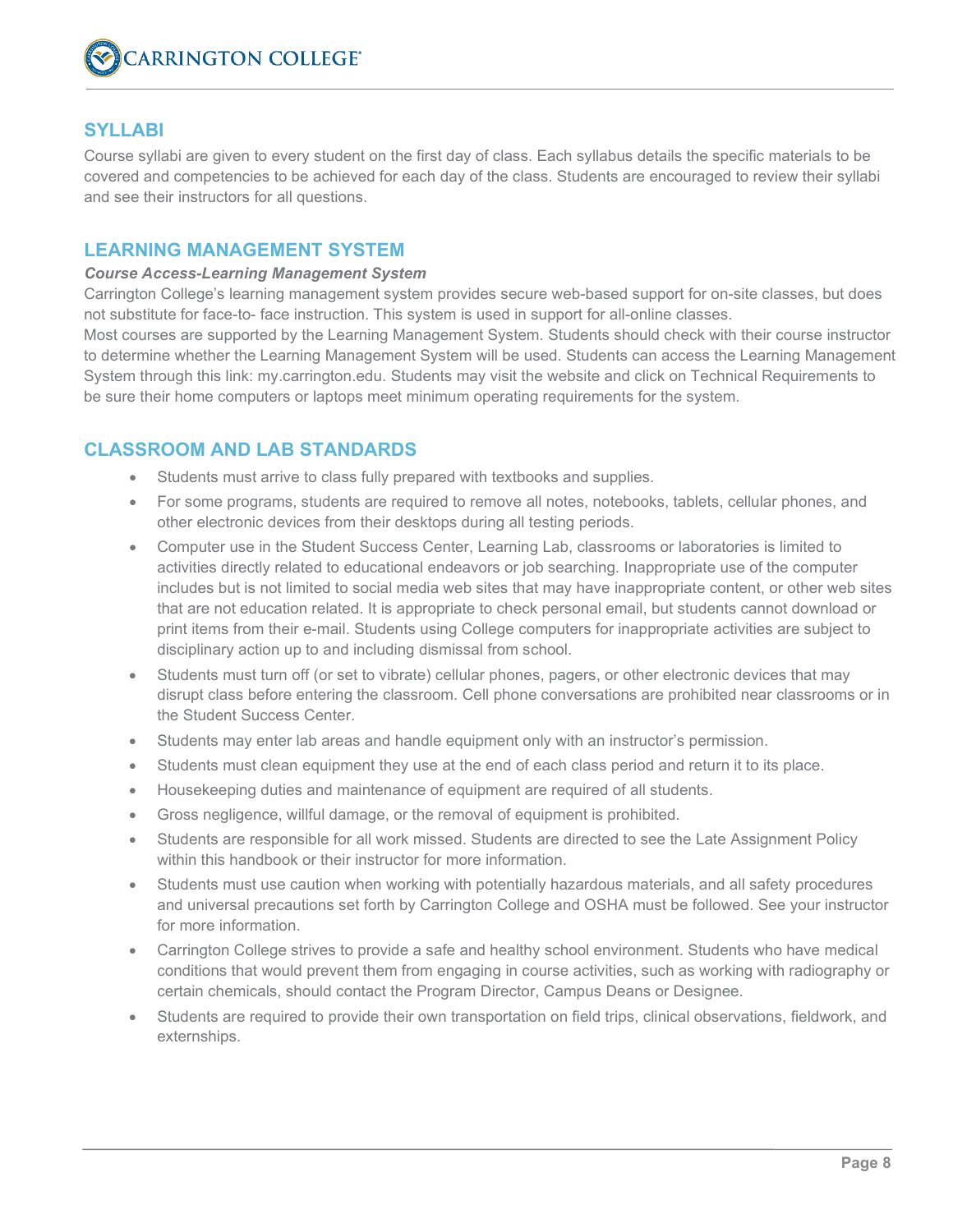# **AUDIO/VIDEO/PHOTOGRAPHIC RECORDING OF CLASSROOM LECTURES AND AT CLINICAL OR EXTERNSHIP SITES**

Carrington College seeks to protect the integrity of classroom instruction, including students and Instructors interaction, any course materials presented by Instructors, and the privacy of all classroom participants including information protected by the Federal Educational Rights and Privacy Act (FERPA) and the Health Insurance Portability and Accountability Act (HIPAA). As a result, Carrington College prohibits any recording (audio, video or photographic) of lectures, seminars, or other classroom activities without the express permission of the instructor. Authorized recordings (including those approved as an ADA accommodation) and all other course materials may only be used for the purposes of an individual's (or group) study in the course, and may not be shared with a wider audience on or off campus unless the instructor has explicitly given such

permission. Violations of this policy may be a violation of the Student Code of Conduct. Recording of any kind with electronic devices, including but not limited to: computers, cameras including picture taking, videos and/or audio recorders, cellular phones and other devices, is strictly prohibited in the clinical or externship setting.

# **TELEPHONES AND MESSAGES**

Students will not be called out of class for a telephone call except for an emergency. Students should inform family and friends of this. Further, the College will not deliver personal (non-emergency) messages to students at any time. College telephones are not for student use and unauthorized use is grounds for disciplinary action. Personal cell phones must be turned off or set to silent/vibrate and not used during class time. Instructors may request that cell phones not be brought into the classroom.

# **DISABILITY ACCOMMODATIONS IN ACADEMIC PROGRAMS**

Carrington is committed to maintaining an academic environment free of discrimination and complies with Section 504 of the Rehabilitation Act of 1973 and the Americans with Disabilities Act of 1990. Carrington will make reasonable accommodations to afford students with disabilities full and equal enjoyment of Carrington's programs and services. Carrington makes no assumptions concerning any individual's abilities or disabilities and makes an individual assessment to determine whether each student's request for accommodations can be met at

Carrington. Any student or applicant with a disability who requests academic adjustments, auxiliary aids or accommodations under Section 504 should contact the Student Services Department to begin the accommodation request process. Student Services can be reached by email at ADA@carrington.edu. The applicant/student will be given an accommodation request form to complete and submit to the Office of Student Services along with supporting medical, psychological or educational documentation. You should expect to apply for accommodations separately at any facility hosting externship or clinical rotations. Accommodations at these sites are not determined by Carrington College.

Once an accommodation has been approved, the student will be notified by Student Services. Campus, center and online instructions for obtaining approved accommodations may vary. Refer to the individual approval letter for instructions. Should a student need additional accommodations, requests must be submitted in writing to the Office of Student Services.

Should a student experience difficulty in obtaining accommodations, the student should notify the Office of Student Services for assistance in rectifying the situation.

When a student alleges that he/she has been subjected to an act, rule, procedure, class requirement or practice in an academic program that involves discrimination based on his/her qualifying disability, the student should follow the Student Complaint Procedure outlined in this handbook.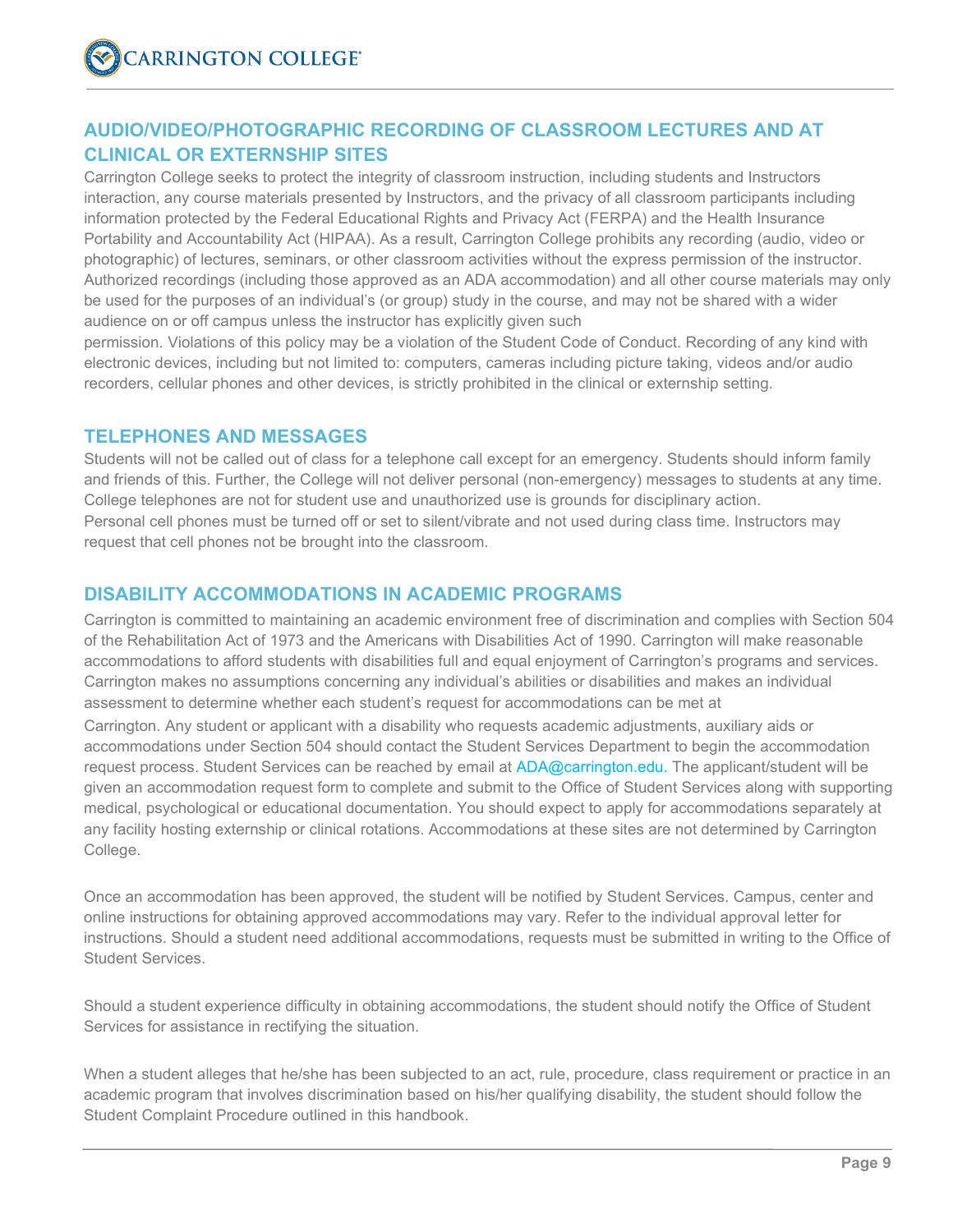#### **ACADEMIC INTEGRITY POLICY**

Ideas and learning form the core of the academic community. No learning community can thrive if its members counterfeit their achievements or seek to establish an unfair advantage over their fellow students via plagiarism. Plagiarism is the representation, whether deliberate or unintentional, of an idea, phrase, or other materials from a source without proper acknowledgement as one's own in any academic exercise.

Any violation of academic integrity is a serious violation and therefore is subject to disciplinary action up to and including dismissal from the college. Carrington College expects mature and responsible behavior from students and strives to create and maintain an environment of social, moral and intellectual excellence.

The list below regarding academic integrity is not all-inclusive, and instructors may establish additional standards based on the nature of the course or the setting in which course material may be delivered or applied. The following, however, does constitute the minimum basis upon which academic integrity is measured.

Following are some ways in which students can prevent and confront academic integrity violations:

If you observe or have first-hand knowledge of a violation of the Academic Integrity standard, report it to your instructor or other staff member.

- Make it difficult and unacceptable for other students to cheat by not sharing work unless required as part of a team assignment, refusing to provide current and old quizzes/exams to other students without consent of the instructor, and covering your work during exams.
- Avoid the temptation to plagiarize and become familiar with American Psychological Association (APA) methods of documenting your sources. Go to apa.org or speak with your instructor or campus Student Success Center staff.

Violations of academic integrity, for the purpose of this standard, are those that permit a student to gain unfair advantage over other students. The following, though not an all-inclusive list, represents violations of academic integrity:

- Misrepresentation of sources used in a work for which the student claims authorship.
- Improper use of course materials in a work for which the student claims authorship. This includes copying sections of text, images, or graphs from internet sources without appropriate citation.
- Use of papers purchased from (or written by) another student, or obtained online, and turned in as one's own work.
- Cheating on a test, quiz or exam by utilizing outside resources.
- Self-Plagiarizing by submitting prior used work in a new course. Students' must create original work in every course of study, even if the student has taken the class prior.

Submitting written work such as laboratory reports, or papers that have been copied from the work of other students with or without their knowledge and consent. The risk of plagiarism can be avoided in written work by clearly indicating, either in footnotes or in the paper itself, the source of any major or unique idea or wording that you did not devise on your own. Sources must be provided regardless of whether the material is quoted directly or paraphrased. Any questions about what constitutes plagiarism should be discussed with the Campus Academic Dean, Student Success Center staff member or an instructor.

If you observe or have first-hand knowledge of a violation of the Academic Integrity standard, report it to your instructor or other colleague of the college.

# **CHARGES AND HEARINGS**

Any member of the Carrington Community (complainant) may report a violation of this Academic Integrity Policy.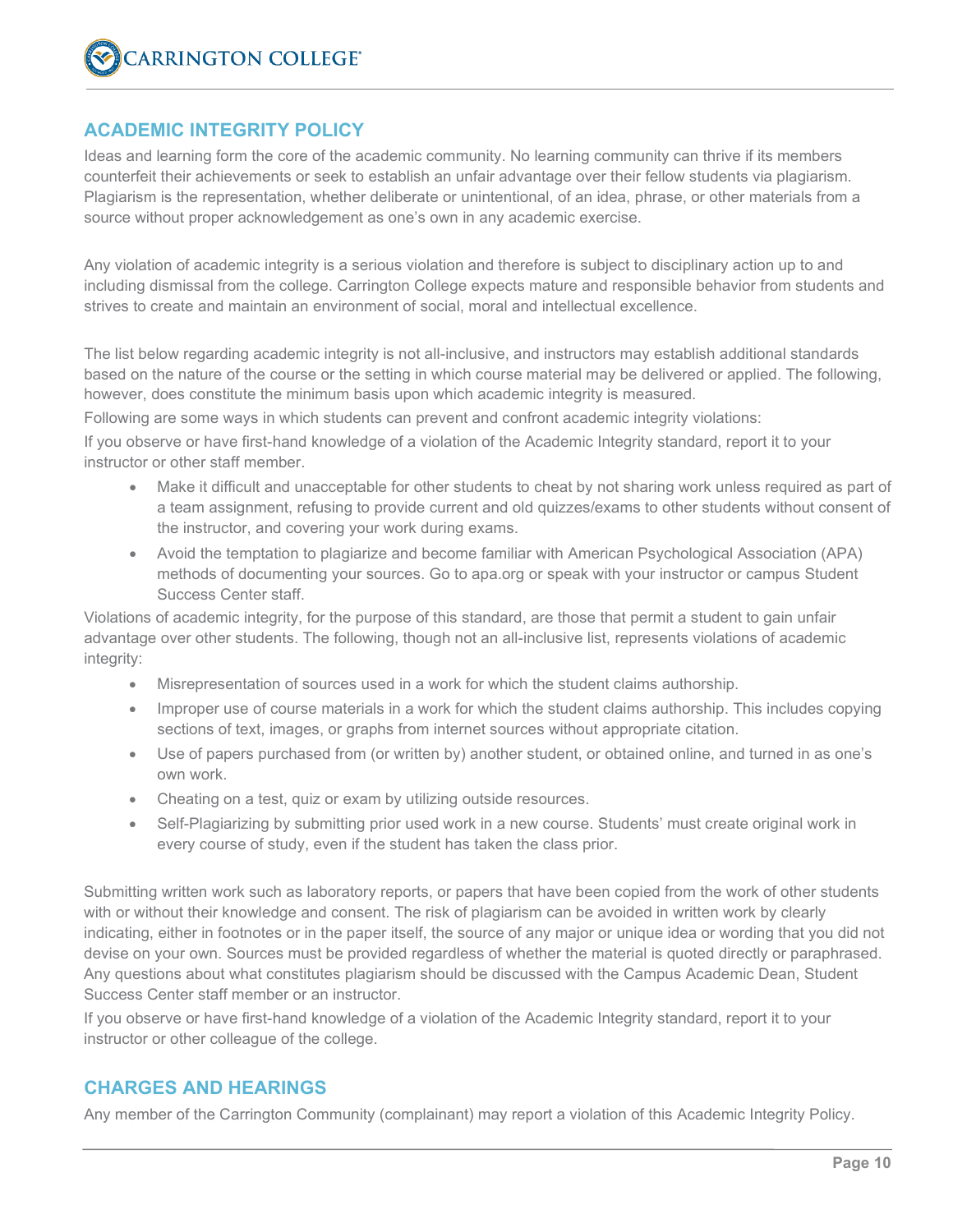Upon notification or discovery, the instructor will discuss the incident with the student. The student shall have the opportunity to deny the alleged violation and to provide evidence or to admit fault. If the student admits fault or fails to provide adequate evidence, the instructor will refer the case to the campus academic administrator (program director or dean) for the program in which the respondent is enrolled. The student who is accused of violating the policy will remain in class until the conduct hearing is complete. When the campus academic administrator is the complainant, the review will be conducted by the Campus Academic Dean or Designee.

For first offenses, the reviewer will:

- 1. Present the respondent with a letter explaining the charges against them. Charges should generally be delivered to the respondent within 7 days of the notification by the instructor.
- 2. If the student agrees with charges, the student will be issued a 0 grade for the assignment. If the student disputes charges, the student may request a panel hearing to determine responsibility of the charges.
- 3. The reviewer will schedule a hearing to occur not more than 15 calendar days after the notification.
- 4. The respondent will be afforded an opportunity to present evidence or testimony on their behalf, including the right to bring witnesses.
- 5. The respondent may be assisted by an advisor, including an attorney at their own expense, the respondent is responsible for presenting their own case, and therefore advisors are not permitted to speak or participate in any hearing.
- 6. The respondent is not required to attend the hearing and failure to attend will not be considered when determining the outcome of the hearing.
- 7. At the conclusion of the meeting, the reviewer will present their decision to the respondent.
- a. If found not responsible, the reviewer will inform the student that no violation was found, and no sanction imposed.
- b. If found responsible, the reviewer must follow the sanctioning guidelines listed below.

For second and/or third offenses, a Hearing Panel will be convened.

#### **HEARING PANELS**

The Campus Academic Dean, or their designee, serves in a non-voting capacity as chairperson of the Hearing Panel to review charges of violations of the Academic Integrity Policy. The three-person panel is composed of at least one instructor, and one college colleague. Hearings are conducted in private. Admission of any person to the hearing is at the discretion of the Hearing Panel. In hearings involving more than one student, the Campus Academic Dean, or their designee, at his/her discretion, may permit the hearings concerning several students to be conducted together. The student, at his or her own expense, has the right to be assisted by any advisor he or she chooses. The advisor may be an attorney, but it should be understood that this is an administrative action of the College and not a legal proceeding. The student is responsible for presenting his or her own case, and advisors are not permitted to speak or to participate directly in any part of the process. The student and the College shall have the privilege of presenting witnesses, subject to questioning by the Hearing Panel. Pertinent records, exhibits, and written statements may be accepted as evidence for consideration at the discretion of the Campus Academic Dean, or their designee. All procedural questions are subject to the final decision of the Campus Academic Dean, or their designee. After the hearing, the Hearing Panel deliberates in private and determines by majority vote whether the student has violated one or more provisions of this Academic Integrity Policy and if so, which sanctions are appropriate. The Hearing Panel's determination is made on the basis of whether it is more likely than not that the student(s) violated this Academic Integrity Policy. The student will be notified regarding the decision made by the Hearing Panel. If the Hearing Panel determines that sanctions by the reviewer are to be revoked, no indication of the incident is placed in the student's permanent academic record. If the Hearing Panel determines that sanctions are to be upheld, the decision is noted on the Academic Integrity Incident Report form, the violation is recorded in the respondent student's permanent academic record, and the sanctions are imposed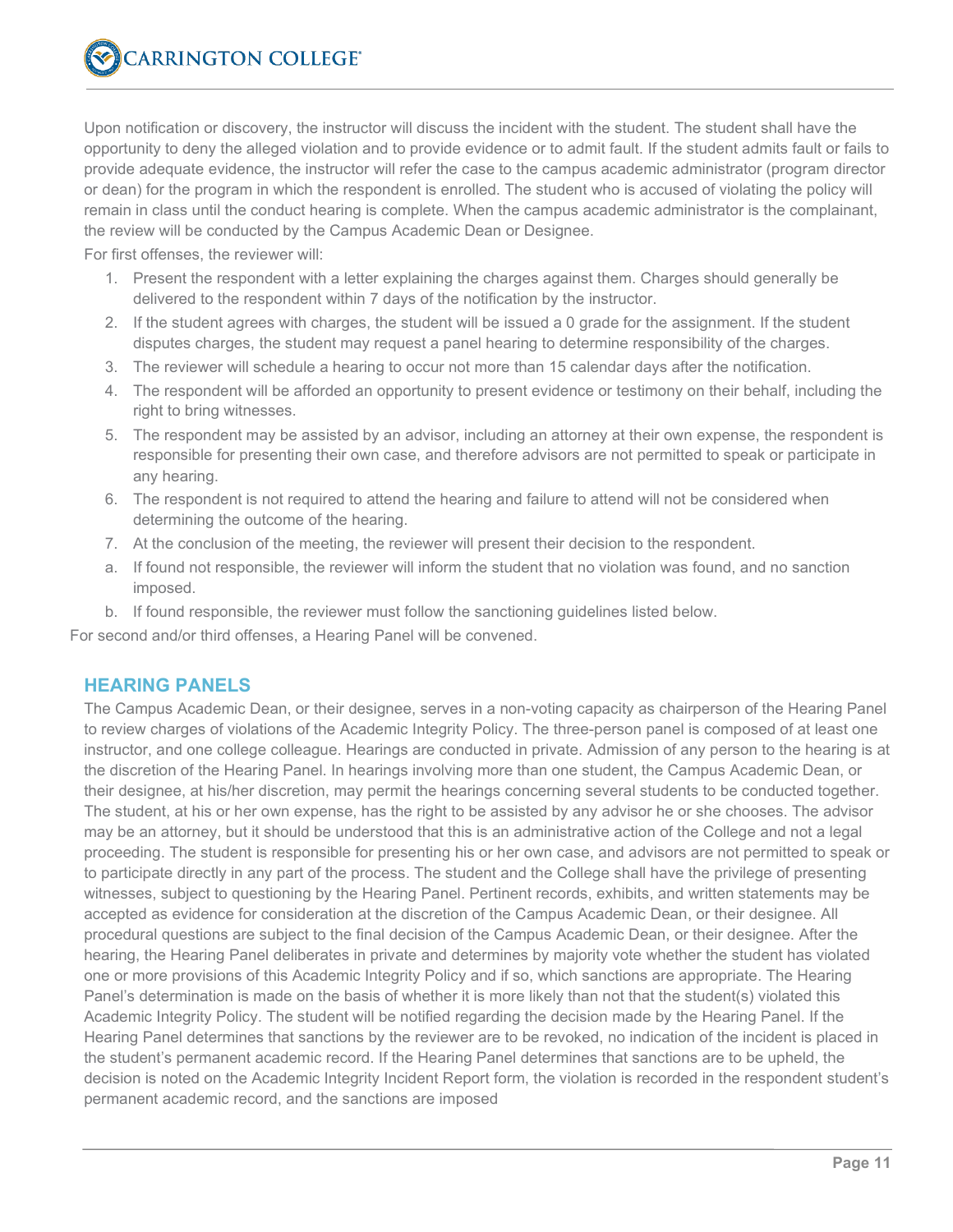

#### **SANCTIONS**

The mandatory sanctions listed below are the minimum allowed. Discretionary sanctions may be imposed if deemed appropriate.

#### **FIRST RECORDED OFFENSE**

#### **Mandatory**

Students are assigned a grade of zero for the entire paper, exam, quiz, threaded discussion assignment,

homework, lab, or other work in which the incident of academic dishonesty occurred, and the students' grade in the course is adjusted accordingly. No partial grade will be given.

#### **Discretionary**

Students receive a failing grade for the course, lab course, etc., in which the first offense occurred and are precluded from withdrawing from the course.

#### **SECOND RECORDED OFFENSE**

#### **Mandatory**

Students receive a failing grade for the course, lab course, etc., in which the second offense occurred and are precluded from withdrawing from the course.

#### **Discretionary**

Students are suspended for up to one academic year from Carrington College or permanently expelled from Carrington College. Such students are precluded from withdrawing from the course(s) or the College in order to avoid suspension.

#### **THIRD RECORDED OFFENSE**

#### **Mandatory**

Students are permanently expelled from Carrington College. Such students are precluded from withdrawing from the course(s) or the College in order to avoid expulsion. The third offense need not be in the same location, course, program session or semester as either the first or second offense to invoke this sanction.

#### **APPEAL PROCESS**

A student can appeal a Hearing Panel's decision or imposed sanctions based on one of the criteria listed below by completing, signing and submitting a written appeal to the Manager, Student Services, or their designee, (for onsite students) within seven business days of the decision. The criteria for appeal of a hearing panel decision are limited to the following:

To determine whether the original hearing was conducted fairly in light of the charges and prescribed procedures, giving the student a reasonable chance to prepare and present evidence that the

Academic Integrity Policy was violated and giving the accused student a reasonable opportunity to prepare and present a rebuttal of those allegations.

- To determine whether the decision reached regarding the accused student was based on substantive evidence; that is, whether the facts in the case were sufficient to establish that a violation of the Academic Integrity Policy had occurred.
- To determine whether the sanction(s) imposed were appropriate for the violation.
- To consider new evidence sufficient to alter a decision or other relevant facts not brought out in the original hearing, because such evidence and/or facts were not known at the time of the original hearing.

The decision of the Manager, Student Services on the appeal is final.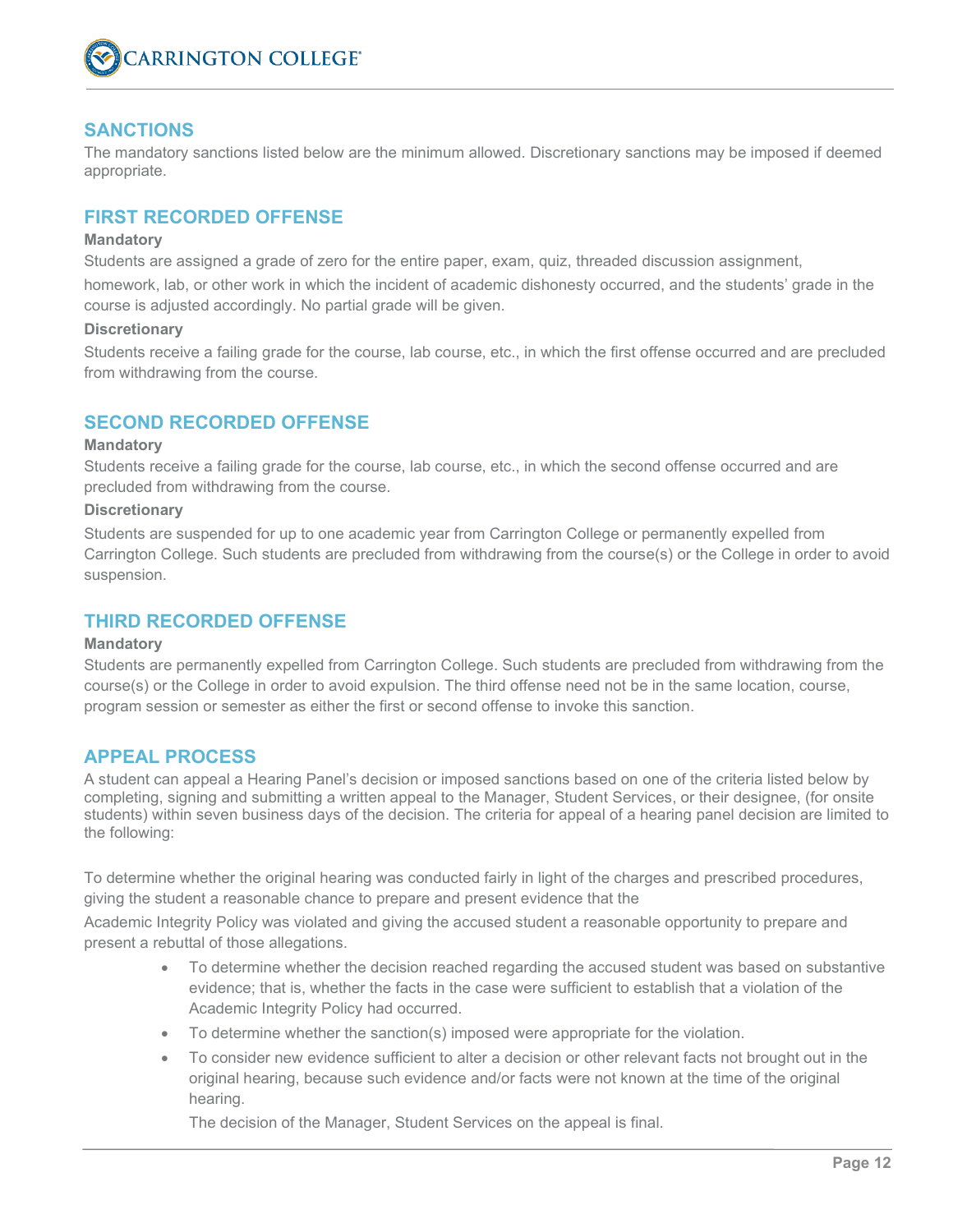# **READMISSION FOLLOWING A SUSPENSION FOR ACADEMIC INTEGRITY VIOLATIONS**

Students who have been suspended from Carrington College as a result of an academic integrity violation must follow the policy for Appeals for Reinstatement found in the Academic Catalog.

As part of our commitment to academic integrity, Carrington College subscribes to an online plagiarism prevention system called Turnitin. Student work may be submitted to this system. Student privacy is protected by assigning code numbers, not names, to all student work stored in its database. Turnitin is the leading originality checking and plagiarism prevention service used and encourages best practices for using and citing other people's written material.

# **ACADEMIC CATALOG**

The academic catalog presents policies and procedures that relate to the institution. Students are responsible for knowing the policies and procedures in the catalog. The college catalog and student handbook are the official publications of the institution. Students must review and follow the policies and procedures contained in each. The College Catalog always supersedes the Student Handbook when differences may occur. The current edition of the college catalog is available at https://carrington.edu/catalog/

#### **LATE ASSIGNMENT POLICY**

#### **Unless otherwise noted:**

To earn full credit for an assignment, you are required to submit or complete assignments by 11:59 p.m. PT on the due date or e-mail the instructor by the due date about your inability to submit the assignment. You will then have 5 calendar days to complete the assignment. If you fail to notify the instructor, it is at the instructor's discretion to accept the late work.

Any late work will be graded subject to the instructor's discretion and a point deduction of 5% per calendar day (maximum of 5 calendar days) from the grade achieved will be imposed. No work will be accepted that is more than 5 calendar days late.

No late submissions will be permitted beyond the end of the course unless arrangements have been made with your instructor and you will be taking an "incomplete" in the class. All incomplete work must be completed within two modules of the end of the term. Final exam extensions may only be granted by the College. Emergencies and Extenuating Circumstances: If there is an extenuating circumstance that prevents you from completing assignments, you must contact the instructor to make alternative arrangements. E-mail your instructor the information about your emergency and request approval to make up the assignment, lab, quiz, or exam. Threaded discussions may not be made up.

Active communication is the key to overcoming any hurdles you may encounter during the term. It is your responsibility to inform your instructor of extenuating circumstances that might prevent you from completing work by the assigned deadline. In those situations, your instructor will work with you to come up with a mutually acceptable alternative. However, prior notification does not automatically result in a waiver of the late penalties. Please note that evaluation of extenuating circumstances is at the discretion of your instructor and documentation may be required. Examples of extenuating circumstances may include but are not limited to: personal/family member hospitalization, death in the family, weather/environmental evacuation due to fire/hurricane, Canvas server outages or disruptions in service, or active military assignment where internet connectivity is unavailable for a limited time period. Computerrelated issues and Internet connectivity issues are not considered extenuating circumstances.

All submissions are considered final and no resubmissions will be permitted unless they are solely for the purpose of additional feedback and pointers.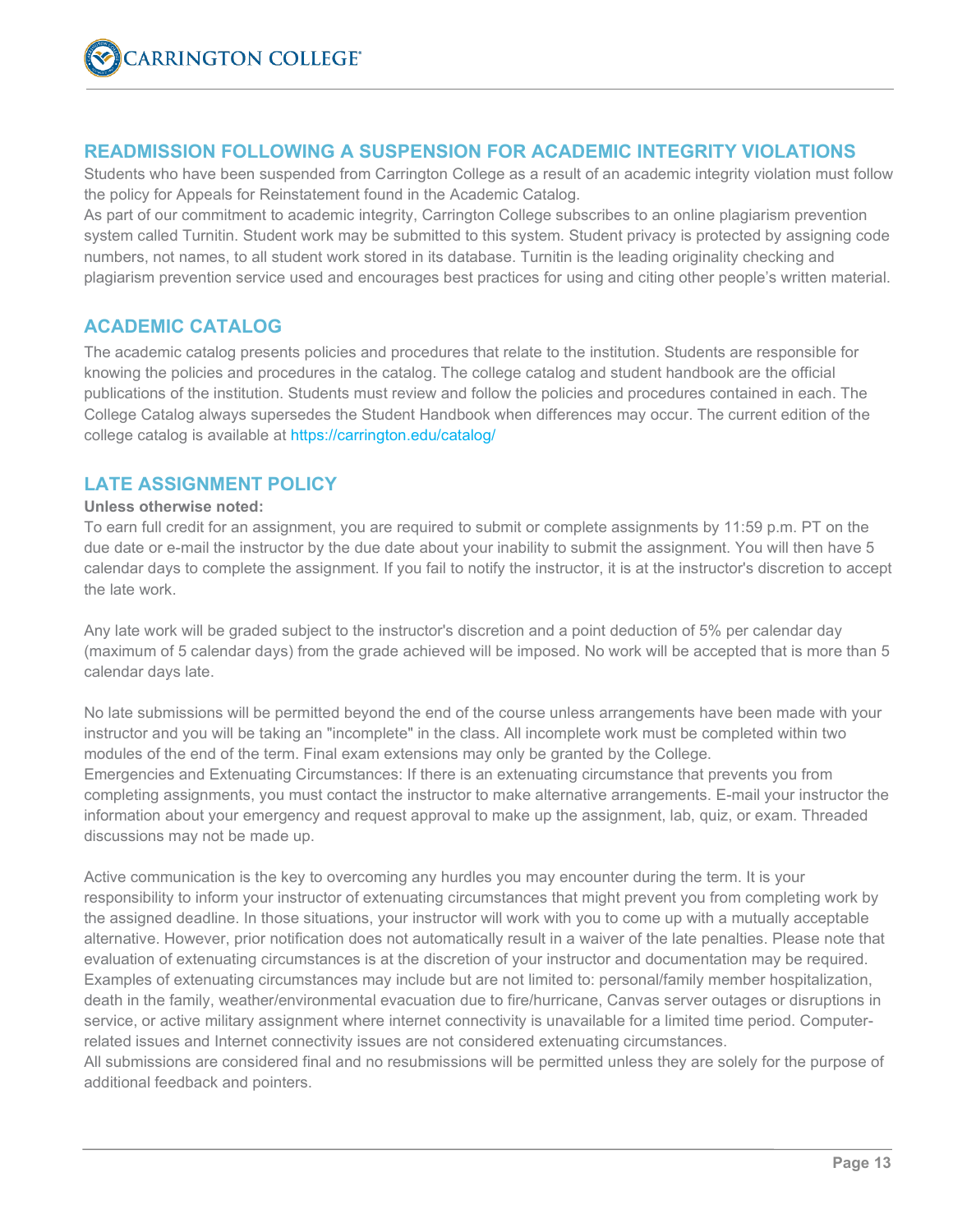#### **GRADE APPEALS**

Students who wish to appeal a final course grade must contact their instructor within 30 calendar days of the final day of the term in which they took the course. The instructor will review the student's concern and respond to the student within 10 calendar days of the student's initial contact. If the matter remains unresolved after the student's contact, the student may request an appeal to this decision by following the procedures outlined below:

- 1. Submit a signed, written grade appeal letter to the Campus Academic Dean or Designee, describing the basis of the grade appeal in sufficient detail to allow the or designee to begin an investigation. For online programs, appeal submissions to be sent to the Dean of Curriculum for Online.
- 2. The Campus Academic Dean, Dean of Curriculum or designee will confirm completion of the investigation with a written report sent to the student within 10 working days of receipt of the grade appeal from the student.
- 3. If the student is not satisfied with the disposition of the grade appeal, the student may appeal in writing to the Vice Provost, Academic Affairs within 10 working days of receipt. The appeal letter must include a copy of the written disposition and an explanation why the student is not satisfied with that outcome.
- 4. The Vice Provost, Academic Affairs will review the report and the student's appeal and conduct any further investigation necessary, including requesting additional information from the student, Program Director, Nursing Dean or designee.
- 5. The Vice Provost, Academic Affairs will provide the student a written appeal finding, which will be sent within 10 working days of receipt of the grade appeal letter. This written decision is the final disposition of the grade appeal.

If student is appealing a non-passing grade, student cannot progress into future courses until Grade Appeal has been finalized. If a non-passing grade resulted in Academic Dismissal from a program, student cannot attend any courses in that program until Grade Appeal has been finalized.

#### **PROGRAM / CAMPUS CHANGES**

A change from one program to another or a transfer from one campus to another may affect the graduation date, costs, and financial aid. Whether specific coursework is transferrable from one program to another depends on the programs and courses involved. Students are subject to any or all admission requirements of the receiving program/campus if the student is transferring between campuses or the admission requirements of the new program if changing programs.

#### **WITHDRAWAL FROM A PROGRAM**

Please see the Academic Catalog for more comprehensive information.

#### **CONTINUING EDUCATION**

Many students and graduates are interested in pursuing further education by obtaining a second certificate or with an associate's or bachelor's degree. You may see an Enrollment Services Representative to discuss furthering your education at Carrington College or learn more information about Carrington's articulation agreements with other colleges or universities.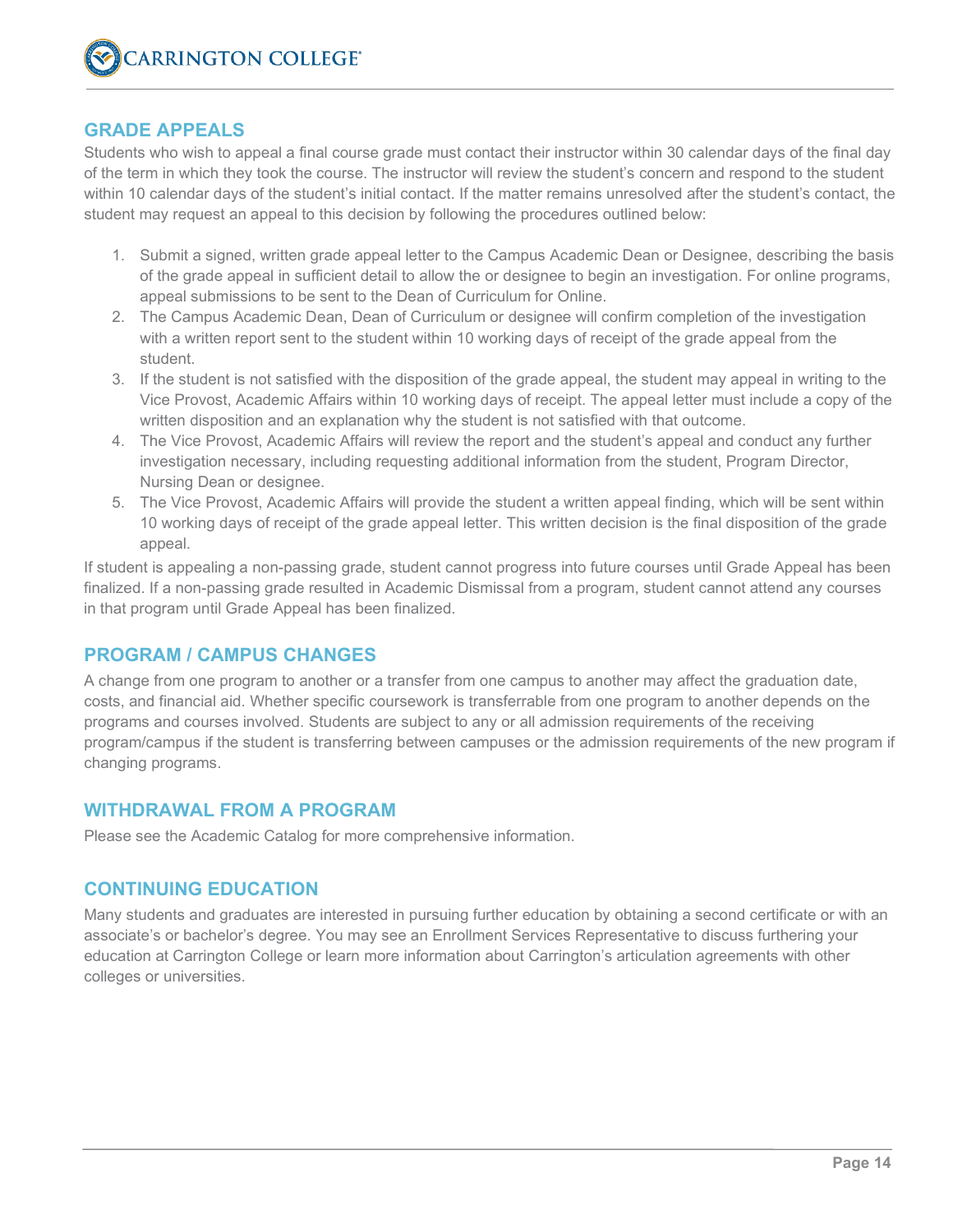# **COMMITMENT TO PROFESSIONAL EXCELLENCE**

# **PROFESSIONAL EXPECTATIONS**

At Carrington College, we maintain a professional environment similar to what you will encounter in your new career. We have a responsibility to employers to uphold the high level of professionalism expected in the workplace. Please always conduct yourself in the most professional manner and be aware of the following guidelines.

# **GENERAL STANDARDS**

- 1. Use professional and courteous language. Profanity is not acceptable. Slang is not deemed professional in the health care workplace.
- 2. Respectfully address all instructors with the appropriate title and Surname (e.g. Ms. Jones, Dr. Smith, Mr. Brown).
- 3. Remain alert in class at all times. Fully participate in class activities and team projects.
- 4. Take responsibility where appropriate, and do not be critical of others.
- 5. Practice a high level of motivation, initiative, cooperation, and attitude.

Additional professional standards may be listed in program-specific Externship or Clinical Manuals.

# **DRESS CODE**

Carrington College students are expected to present a professional appearance consistent with the expectations for the career to which students aspire. While in uniform, students should conduct themselves in a professional manner. Students must always wear their uniforms on campus, on field trips, at clinic, on fieldwork, and at externship facilities. Failure to comply with the dress code may result in removal from that class session and students may receive an absence or tardy, grade reduction, and/or official warnings. Continued infractions may result in probation and/or withdrawal from school.

**Uniforms**: Only assigned Carrington College scrubs are to be worn during classroom activities and on externship/clinical. Some programs utilize khaki pants and polo shirts. Plain turtlenecks may be worn under the polo shirt or scrub top. Pregnant students may wear oversized scrub tops or maternity uniforms. Denim jeans, leggings, sweats, calf-length pants, pegging, tucking, or rolling are not acceptable. Please see your instructor for more information.

**Shoes:** White or black uniform shoes only for the health care students. Other leather or leather-like material shoes with rubber soles are acceptable. Nylon, canvas, suede, clogs, sandals, open-toed and open-heeled shoes are not acceptable.

**Outerwear:** A plain sweatshirt that complements the color of the scrub top may be appropriate or a white lab coat may be worn. Coats and jackets should be removed and hung on a chair back, but not worn in the classroom, lab or clinic. Hats or hoods are not appropriate while in uniform.

Undergarments: Plain white socks, or socks that match the color of your top, should be worn with pants or scrubs. Professionalism requires that undergarments be worn at all times. Undergarments visible through (or above) the uniform are not appropriate.

**Hair and Nails:** Hair should have a professional appearance, be a natural hair color, and be short enough or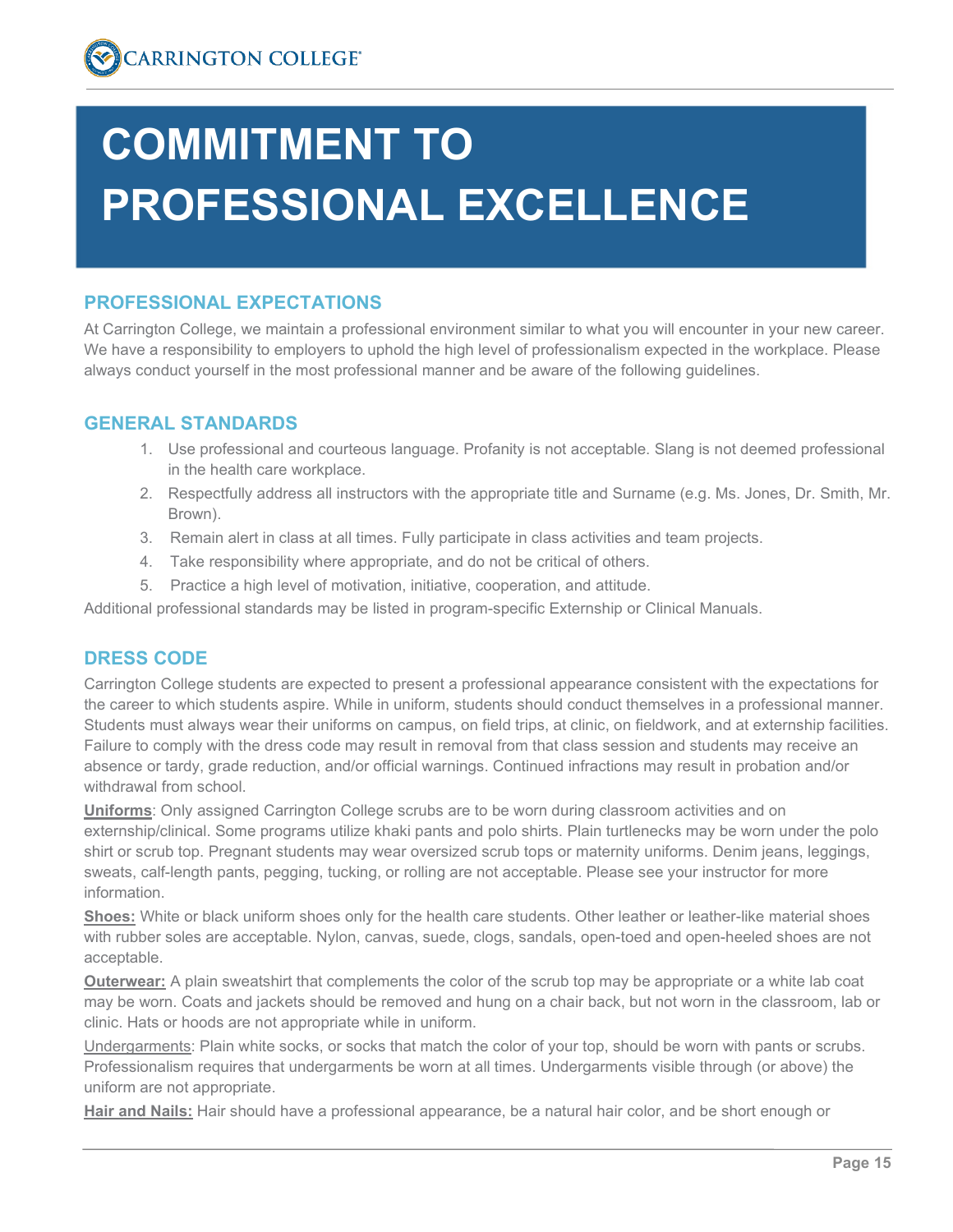sufficiently restrained so as not to fall forward into the work or patient space. Hair should be worn off the shoulders and away from the face. Beards and mustaches must be neat and trimmed. Nails must be clean and trimmed. Artificial nails are prohibited.

**Accessories**: One set of small earrings, worn in the earlobe, is appropriate. A wristwatch with a second hand is appropriate and necessary in some programs. No more than two rings should be worn. Hoop or dangle earrings and face, tongue, or body piercings are prohibited. Tattoos must be covered.

If a student needs a religious accommodation regarding grooming or dress standards, please contact the Manager, Student Services.

# **CAREER SERVICES**

Carrington College is eager to help all graduates obtain employment after graduation and provides comprehensive career services working with students on job-search strategies, job- market orientation, resume writing, and interviewing techniques. Career services are available to all active students and graduates without charge. Success in securing employment depends on the graduate's efforts and motivation, as well as on educational performance. Carrington College does not guarantee employment, nor does it guarantee employment within specific salary ranges or in specific areas.

To be eligible for career services, students must:

- Be an active student or graduate of Carrington College
- Present the office with a resume
- Be engaged in an active job search and contact all possible job openings
- Act and speak professionally at all times
- Be punctual for appointments
- Always reflect a positive attitude
- Dress appropriately
- Keep the College informed about results of contacts and interviews
- Inform the College immediately about address and phone number changes
- Follow up on all job leads provided
- Immediately notify Career Services when employment is obtained

Career Services cannot guarantee specific externship or clinical facilities as employers extend the opportunity of training to you on an optional basis. The decision to accept or reject a student for an externship is solely the responsibility of the facility. Site reassignment will take place only when the school has decided that the original facility is not meeting our educational requirements. If you develop concerns about your externship or clinical site, they must be expressed to your Career Services Advisor and Program Director immediately. Your concerns will be addressed, and a decision made. Do not discontinue your externship or clinical rotations unless you have been instructed to do so by your Career Services Advisor or Program Director.

#### **EXIT INTERVIEW**

During their last course or semester on campus, students are required to participate in an exit interview with Career Services and Student Finance. During this meeting students are familiarized with important information and paperwork that must be completed prior to, during, and following externship. Students will be notified of the day and time of this meeting; attendance is mandatory.

Prior to the last day on campus, all students must: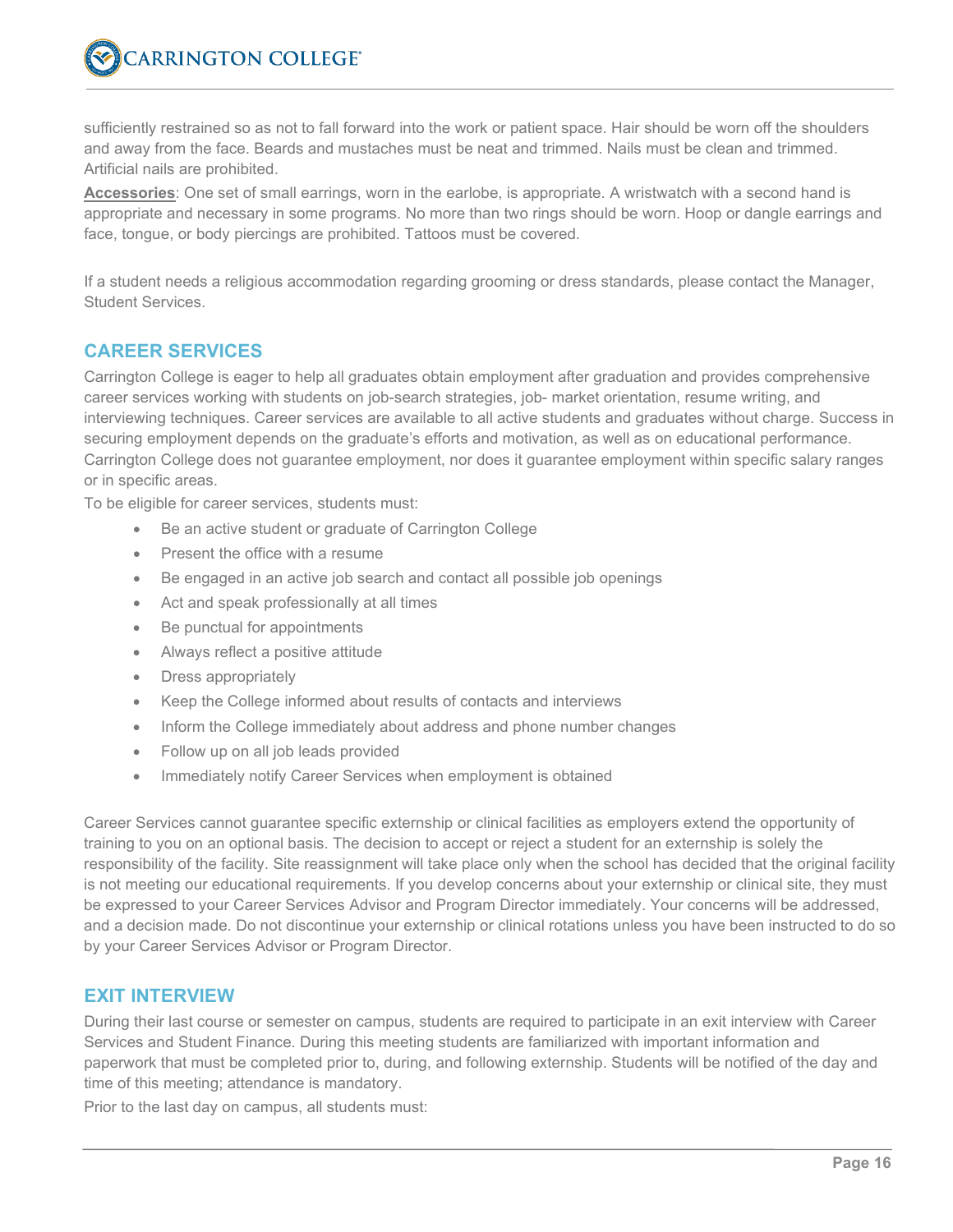- Pay all tuition/debts to the school
- Pass all required tests
- Submit the clinical sheet with all clinical hours checked off by instructor
- Submit all externship or clinical timesheets
- Submit a resume
- Return all Student Success Center books
- Complete an exit interview
- Complete and submit exit paperwork

Additional information about externships and clinical is available in program-specific Clinical Manuals that are distributed to students as they near the beginning of their externship or clinical terms.

#### **HEALTH SERVICES**

Carrington College does not provide campus health services. While enrolled in school, students are covered by student accident insurance. Students are responsible for their own health care.

#### **CODE OF CONDUCT**

The Code of Conduct applies to all students. Students must obey municipal, state and federal laws, conduct themselves in a professional manner and comply with all College rules as set forth here and in all other College publications or in written or verbal notices given by College staff or instructors.

Terminology

- 1.The terms "College" or "Carrington" mean Carrington College.
- 2.The term "member of the Carrington community" includes students, instructors or colleagues at Carrington College, and any other individuals associated with the College. The Campus Director or designee shall determine a person's status in a particular situation.
- 3.The term "students" is defined as prospective applicants, current students including those who attend online, former students and graduates of all Carrington College campuses.
- 4.The term "Carrington premises" includes all land, buildings, facilities, and other property in the possession of or owned, used, or controlled by Carrington College California (including parking lots, adjacent streets and sidewalks).
- 5.The term "hearing panel" means any person or persons authorized by the Manager, Student Services or designee to determine whether a student has violated the Code of Conduct and to recommend imposition of sanctions.
- 6.The term Campus Director refers to Carrington's official authorized person designated to manage the College's Code of Conduct proceedings and/or impose sanctions upon respondents found to have violated the Code of Conduct.
- 7.The term "policy" is defined as the regulations of the College including, but not limited to, those found in the student handbook, program handbook/manual, and catalogs.
- 8.The term "respondent" is defined as the student who has allegedly violated the Code of Conduct.
- 9.The term "complainant" is defined as a person or a group that makes a formal complaint to the College pertaining to violations of the Code of Conduct.

The Code of Conduct applies to behavior that affects the College community, irrespective of where or when that conduct may occur. Discipline may extend to off-campus activities/events and locations when the actions in question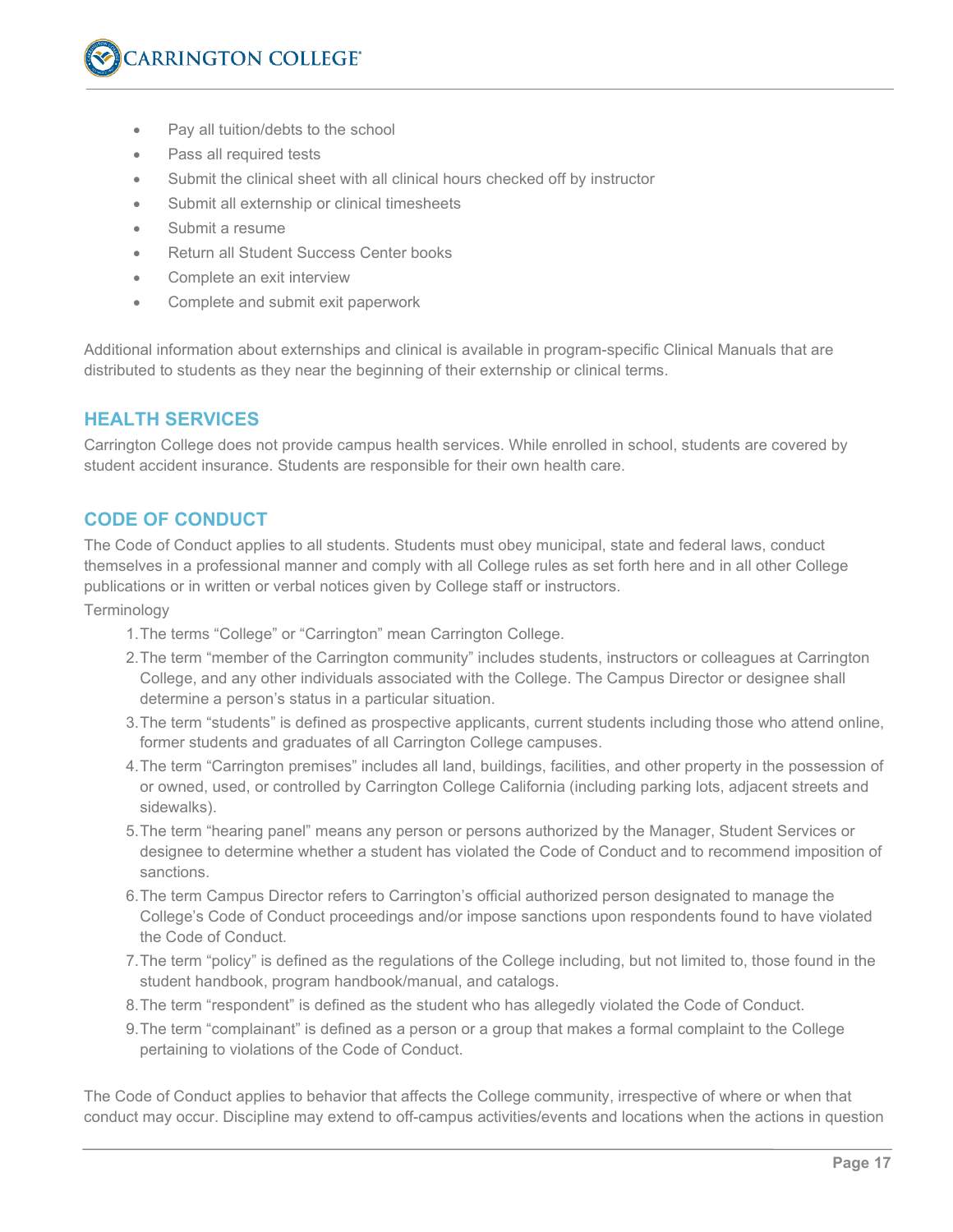adversely affect the College community and/or pursuit of its objectives. Any student found to have committed the following misconduct may be subject to disciplinary sanctions.

This list is not all-inclusive but does include categories of misconduct as defined by the College.

- 1) Acts of dishonesty including, but not limited to, the following:
	- (i) Furnishing false information to any College official, instructor or office.
	- (ii) Forgery, alteration or misuse of any College document, record or instrument of identification.
	- (iii) Computer piracy, including duplication of computer software, copyright infringement and unauthorized computer entry.
- 2) Disruption or obstruction of teaching, research, administration, disciplinary proceedings and other College activities, including its public service functions on or off campus, or other authorized non- College activities, when the act occurs on Carrington premises.
- 3) Physical abuse, verbal abuse, threats, intimidation, and harassment including, but not limited to, sexual or gender-based harassment, coercion and/or other conduct that threatens endangers the health or safety of any person or animal, either on or off Carrington premises or at any College- sponsored activity.
- 4) Negligence, gross misconduct, or disregard of clinical practices which result in, or could result in, harm to the patient or other caregivers.
- 5) Bullying and cyberbullying (using one's power to control or harm individuals who cannot defend themselves) including, but not limited to, face-to-face interactions and any electronic communication (messages transmitted by means of an electronic device, including, but not limited to, a telephone, cellular phone, computer, tablet, or pager) whether it be a single incident or a series of incidents.
- 6) Attempted or actual theft of and/or damage to property of the College or property of a member of the Carrington community or other personal or public property.
- 7) Carrington prohibits any organization, chartered or otherwise, officially or in fact, participating in the activity of "hazing," defined as any action taken or situation created which, regardless of intent or consent of the participants, may reasonably produce bodily harm or danger, mental or physical discomfort, embarrassment, harassment, fright, humiliation or ridicule, or otherwise compromises the dignity of an individual; compels an individual to participate in an activity that is unlawful and or contrary to College rules, policies and regulations; will unreasonably or unusually impair an individual's academic efforts, and/or occurs on or off campus . Hazing is further defined as an act that endangers the mental or physical health or safety of a student, or removes public or private property, for the purpose of initiation or admission into, affiliation with, or as a condition for, continued membership in a group or organization. Prohibited activities and/or actions include, but are not limited to: tests of endurance; submission of members or prospective members to potentially dangerous or hazardous circumstances; any activity that by its nature is so intense that it would cause severe mental anxiety, mental distress, panic, human degradation or public embarrassment; creation of excessive fatigue or a late work session that interferes with scholastic activities or deprives persons of the opportunity for sufficient sleep (six hours per day), decent, edible meals and/or access to means of bodily cleanliness; forcing or coercing a person to consume alcohol or other substances, in any amount; any requirement that compels an individual to participate in an activity that is illegal, perverse or indecent; and compelling individuals to engage in sexual behaviors, sexual or racial harassment or slurs, or exhibitionism.
- 8) Gambling on Carrington premises, at College functions or through the use of College equipment.
- 9) Failure to comply with directions of College officials or law enforcement officers acting in performance of their duties and/or failure to identify oneself to these persons upon requested.
- 10) Unauthorized possession, duplication or use of keys or access cards to any part of Carrington premises, or unauthorized entry to or use of Carrington premises.
- 11) Violation of published College policies, procedures, rules or regulations.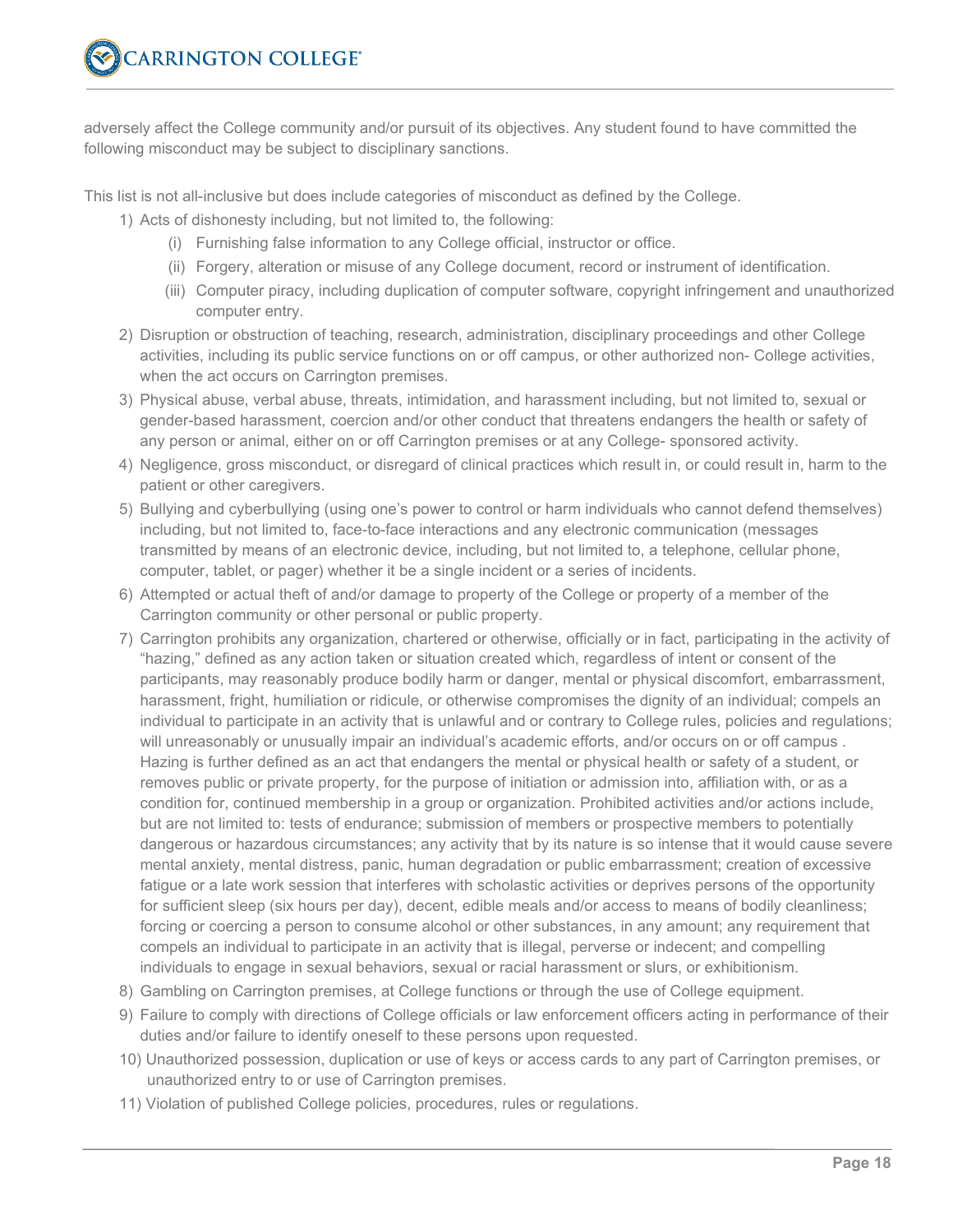- 12) Violation of any applicable law.
- 13) Use, possession or distribution of narcotics or other controlled substances, except as expressly permitted by law, or being under the influence of such substances.
- 14)Use, possession, or distribution of alcoholic beverages, except as expressly permitted by law and College regulation, or public intoxication.
- 15) Illegal or unauthorized possession of firearms, explosives, other weapons, or dangerous chemicals.
- 16) Participation in a demonstration that disrupts normal operations of the College or infringes on rights of other members of the Carrington community; leading or inciting others to disrupt the scheduled and/or normal activities within any area of the College; intentional obstruction that is unreasonable and interferes with freedom of movement and/or free flow of pedestrian or vehicular traffic.
- 17) Transmission of material that contains ethnic slurs, racial epithets, or anything that may be viewed as harassment of others based on race, national origin, sex, sexual orientation, gender and gender expression, age, disability, or religion.
- 18) Computer piracy, which includes any act of copyright infringement (prohibited by federal, state, or local law); the use of software which has otherwise been expressly prohibited; copying; duplicating software code; and copying of notes, specifications, or technical descriptions of any software code whether copyrighted or not.
- 19) Any attempt to access or modify unauthorized computer system information or to interfere with normal system operations, whether on Carrington College equipment, the Internet provider or any computer system or network, will result in suspension of access and the perpetrator may be withdrawn from school.
- 20) Computer/network use is not to include any of the following activities: gambling, shopping, online chatting, and spamming, advertising, game playing (unless educational in nature and approved by campus personnel), or downloading software or files unrelated to school assignments.
- 21) Conduct that is disorderly, lewd, or indecent; breach of peace; or aiding, abetting, or procuring another person to breach the peace.
- 22) Aiding, abetting, or inducing another to commit a violation of the Code of Conduct.
- 23) Theft or other abuse of computer time, including but not limited to:
	- (i) Unauthorized entry into a file, to use, read or change contents, or for any other purpose.
	- (ii) Unauthorized transfer of a file.
	- (iii) Unauthorized use of another individual's identification and password.
	- (iv) Use of computing facilities to interfere with work of another student, instructor, or College official.
	- (v) Use of computing facilities to send obscene or abusive messages.
	- (vi) Use of computing facilities to interfere with normal operation of the College computing system.
	- (vii) Introduction, reproduction and/or promulgation of any computer virus.
	- (viii) Inappropriate use of the computer includes, but is not limited to, such as Facebook, web sites with inappropriate content, or other websites that are not education related.
	- (ix) It is appropriate to check personal email, but students cannot download or print items from their e-mail.
	- (x) Students using College computers for inappropriate activities are subject to disciplinary action up to and including dismissal from school.
- 24) Abuse of the judicial/hearing or disciplinary system, including, but not limited to:
	- (i) Falsification, distortion or misrepresentation of information before a judicial body/hearing panel.
	- (ii) Disruption or interference with orderly conduct of a judicial/hearing proceeding.
	- (iii) Knowingly instituting judicial/hearing proceedings without good cause.

(iv) Attempting to discourage an individual's proper participation in, or use of, the judicial/hearing system.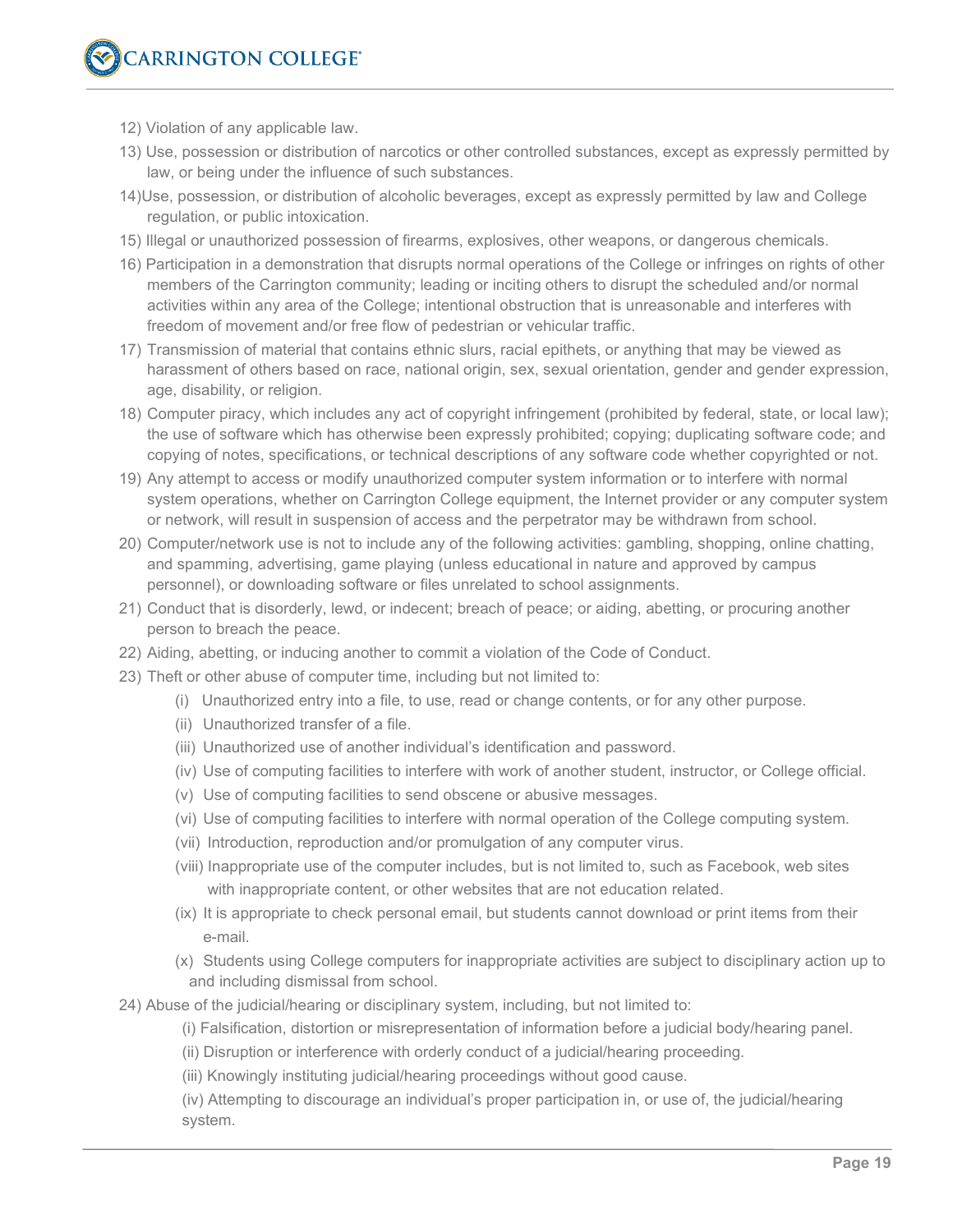(v) Attempting to influence the impartiality of a member of the (hearing panel) prior to, and/or during, the course of the judicial/hearing proceeding.

(vi) Harassment (verbal or physical) and/or intimidation by a respondent of a member of the (hearing panel) prior to, during and/or after a judicial/hearing proceeding.

(vii) Failure to comply with sanction(s) imposed under the Code of Conduct.

(viii) Influencing or attempting to influence another person to commit an abuse of the judicial/hearing system.

25) Any harassment based on a protected characteristic not covered under another policy.

# **INVOLVEMENT OF LAW ENFORCEMENT OR EXTERNAL JUDICIAL AUTHORITIES**

Complainants who believe they are victims of crime or other violation of law (for example, assault, battery, sexual misconduct) may notify and seek assistance from the College, local law enforcement and/or other community resources concurrently. The Campus Academic Dean and/or designee can provide information about how to contact law enforcement or other local community resources.

The College is committed to maintaining an environment that is safe for all members of the Carrington Community. Safety concerns, including those arising out of Code of Conduct Proceedings should be brought to the attention of the Campus Incident Commander, the Campus Academic Dean and/or designee for evaluation of any appropriate measures to be taken by the College to promote security. Complainants may also seek protective restraining, or "nocontact," orders from an external law enforcement or judicial authority; Complainants who do so should notify the Campus Academic Dean or designee or the campus incident commander so that the campus can cooperate as appropriate in the observation of the order.

The College may institute Code of Conduct proceedings against a respondent charged with violation of applicable law without regard to the pendency of civil litigation or criminal arrest and prosecution. Proceedings to determine violations of this Code of Conduct may be carried out prior to, simultaneously with, or following civil or criminal proceedings. If the alleged violation of law is also the subject of Code of Conduct proceedings the College may advise external authorities of the existence and status of the Code of Conduct proceedings. The College cooperates fully with law enforcement and other agencies in enforcing law on College property and in the conditions imposed by criminal courts for rehabilitation of violators. Individual students, staff, or instructors, acting in their personal capacities, remain free to interact with a governmental representative or law enforcement official as they deem appropriate.

# **CHARGES AND HEARINGS**

Any member of the Carrington community may file alleged charges against any respondent for misconduct. Once charges have been filed, the Campus Director and/or designee will conduct an investigation to determine whether charges have merit. The process for charges and hearings is outlined below.

- I. Charges shall be prepared in writing and directed to the Campus Director and/or designee. Any charge should be submitted as soon as possible after the event occurs.
- II. All charges shall be presented to the respondent in written form. A hearing will be scheduled within a timeframe reasonable under the circumstances, usually not less than two or more than 15 calendar days after the respondent has been notified. The timeframe for scheduling of hearings may be extended at the discretion of the Campus Director and/or designee.
- III. The respondent will be afforded the opportunity to select either a hearing by a multi- person hearing panel or a hearing by the Campus Director and/or designee. The Campus Director and/or designee may require a hearing by a multi-person panel at his/her discretion.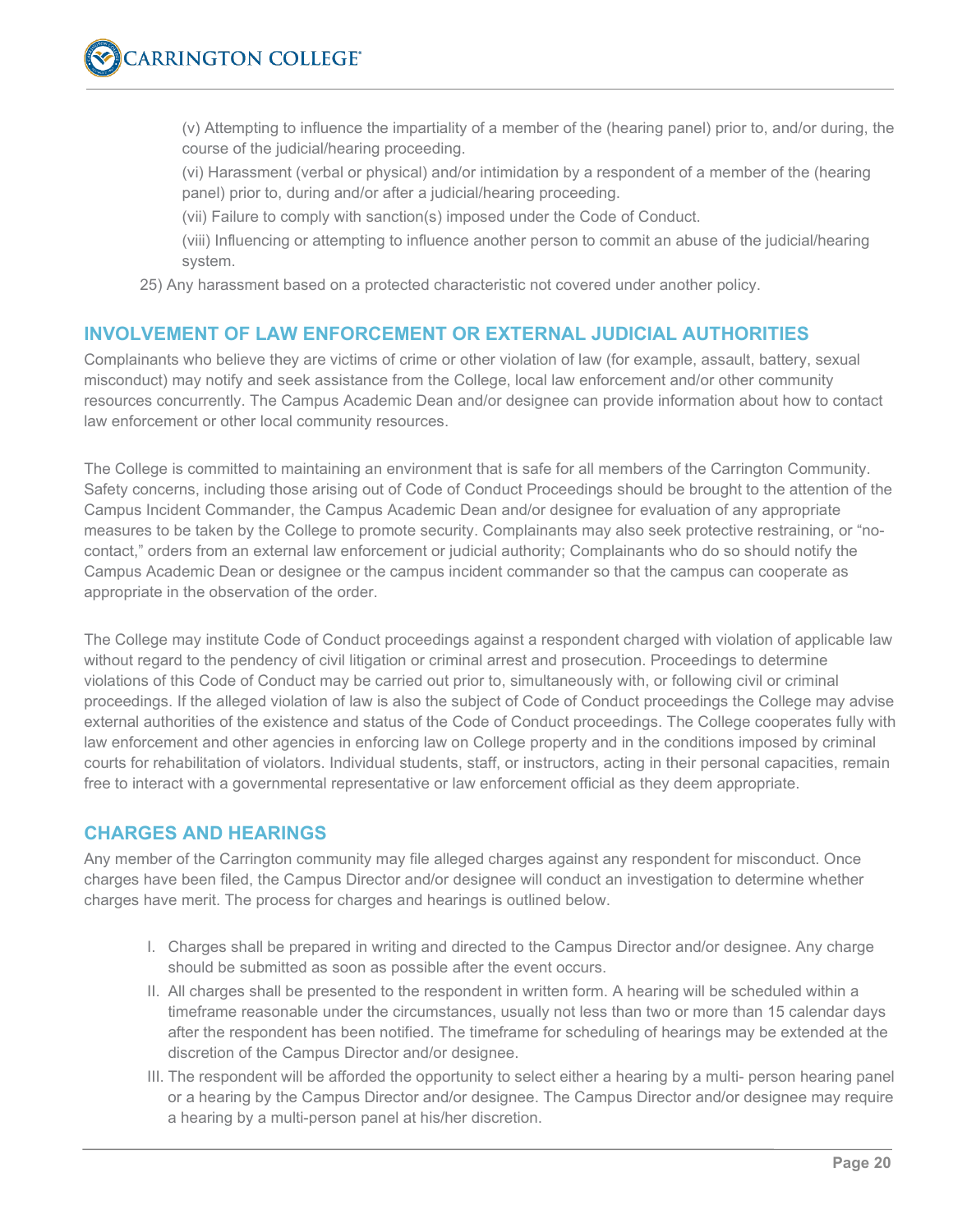IV.Hearings shall be conducted by a hearing panel according to the following guidelines:

- a) The Campus Director and/or designee may serve as the moderator of the hearing panel.
- b) Hearings shall be conducted in private. The presence of any person at the hearing shall be at the discretion of the hearing panel or the Manager, Student Services and/or designee.
- c) In advance of the hearing, both the complainant and respondent will be given access to the information that will be considered by the hearing panel.
- d) The complainant and respondent have the right to be assisted by any advisor they choose, including an attorney, at their own expense. The complainant and/or respondent are responsible for presenting their own case; therefore, advisors are not permitted to speak or to participate in any hearing. Complainant and respondent must provide the Manager, Student Services and/or designee the names (relationship and title, if applicable) of those attending with them at the hearing at least one business day before the hearing.
- e) Complainants and respondents are not required to attend the hearing and may supply information without attendance. Failure to attend will not be considered when determining the result of the hearing.
- f) Carrington, the complainant, and the respondent shall have the privilege of presenting witnesses, subject to the right of questioning by the hearing panel.
- g) Pertinent records, exhibits and written statements may be accepted as evidence for consideration by the hearing committee. All information that is presented is retained as a part of the hearing record.
- h) All procedural questions are subject to the final decision of the Manager, Student Services or their designee.
- i) After the hearing, the hearing panel shall determine by majority vote (a Minimum of three persons must vote) whether a preponderance of evidence indicates that the respondent has violated specific section(s) of the Code of Conduct as charged.
- j) The hearing panel's determination shall be made on the basis of whether itis more likely than not that the respondent violated the Code of Conduct.
- V. Suspensions and expulsions will be noted in the student's file.
- VI. Allegations of a violation of this Code will not be dismissed solely because the complainant elected not to appear before the hearing panel. Regardless of the complainant attendance, all evidence in support of the charges shall be presented and considered.

Please be advised that for any incidents of misconduct specifically covered by another policy, e.g., the Sexual Harassment and Sexual Assault Prevention Policy and Appendix A or Employee Handbook (if applicable), shall be governed under those terms and procedures.

# **SANCTIONS**

The sanctions listed below may be imposed on any respondent found to have violated the Code of Conduct. The list of sanctions should not be considered sequential; sanctions may be used in any order and/or combination that the College deems appropriate.

- Warning–A verbal or written notice to the respondent that the respondent is in violation of or has violated College regulations.
- **Probation** A written reprimand with stated conditions in effect for a designated period of time, including the probability of more severe disciplinary sanctions if the respondent is found to be violating any College regulation(s) during the probationary period.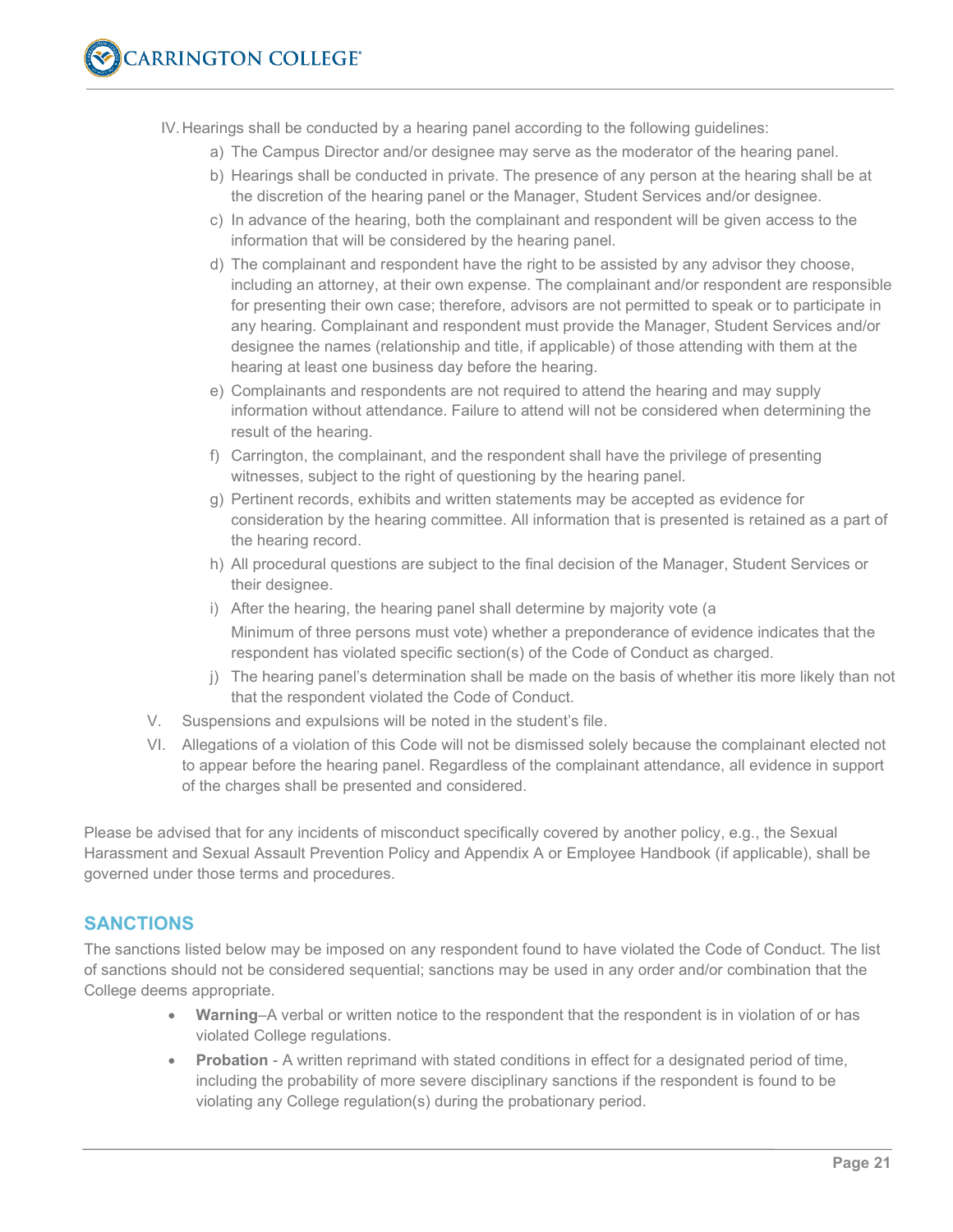- **Carrington College Suspension** Separation of the respondent from the College for a definite period of time, after which the respondent is eligible to return. Conditions for readmission may be specified.
- **Carrington College Expulsion**–Permanent separation of the respondent from all Carrington College campuses.
- **Suspension of Services** Ineligibility to receive specified services or all Carrington College ("Carrington") services for a specified period of time, after which the respondent may regain eligibility. Conditions to regain access to services may be specified.
- **Limiting Order** Restriction on a student's permission to be in the same proximity as the complainant and/or others, with the parameters of the restriction to be defined by the College (e.g., for use with allegations of sexual or other misconduct).

More than one of the sanctions listed above may be imposed for any single violation. In each case in which the Campus Director and/or designee or hearing panel determines that a respondent has violated the Code of Conduct, sanction(s) shall be determined and imposed by the Campus Director and/or designee. In cases in which a multiperson panel is used, the recommendation of all members of the hearing panel shall be considered by the Campus Director and/or designee. The Campus Director and/or designee are not limited to considering or implementing sanctions recommended by members of the hearing panel. Following the hearing, the Campus Director and/or designee shall advise the respondent in writing of its determination, the sanction(s) imposed, if any, and appeal procedures. In appropriate cases, the Campus Director and/or designee will also simultaneously provide the complainant with written notice of the outcome and appeal procedures.

Other than College suspension and College expulsion, disciplinary sanctions shall not be made part of the student's permanent academic record, but shall become part of the student's disciplinary record.

# **INTERIM SUSPENSION**

In certain circumstances, the Manager, Student Services, or their designee may impose an interim suspension prior to the hearing before a panel. Interim suspension may be imposed:

- 1. To ensure the safety and well-being of members of the Carrington community or preservation of College property; or
- 2. If the College deems that the respondent poses a threat of disruption of or interference with the normal operation of the College.

During the interim suspension, students may be denied access to Carrington premises (including online and onsite classes) and/or all other College activities or privileges for which the respondent might otherwise be eligible, as the College may determine to be appropriate.

# **APPEALS**

A finding that the Code of Conduct was violated and the sanctions reached by the hearing panel may be appealed once by the respondent or complainant. Such appeals must be written and submitted to the Manager, Student Services within 10 calendar days of the hearing panel's written decision. Sanctions will remain in effect until the final appeal is heard.

Except as required to explain the basis of new evidence, an appeal shall be limited to review of the verbatim record of the initial hearing and supporting documents for one or more of the following purposes: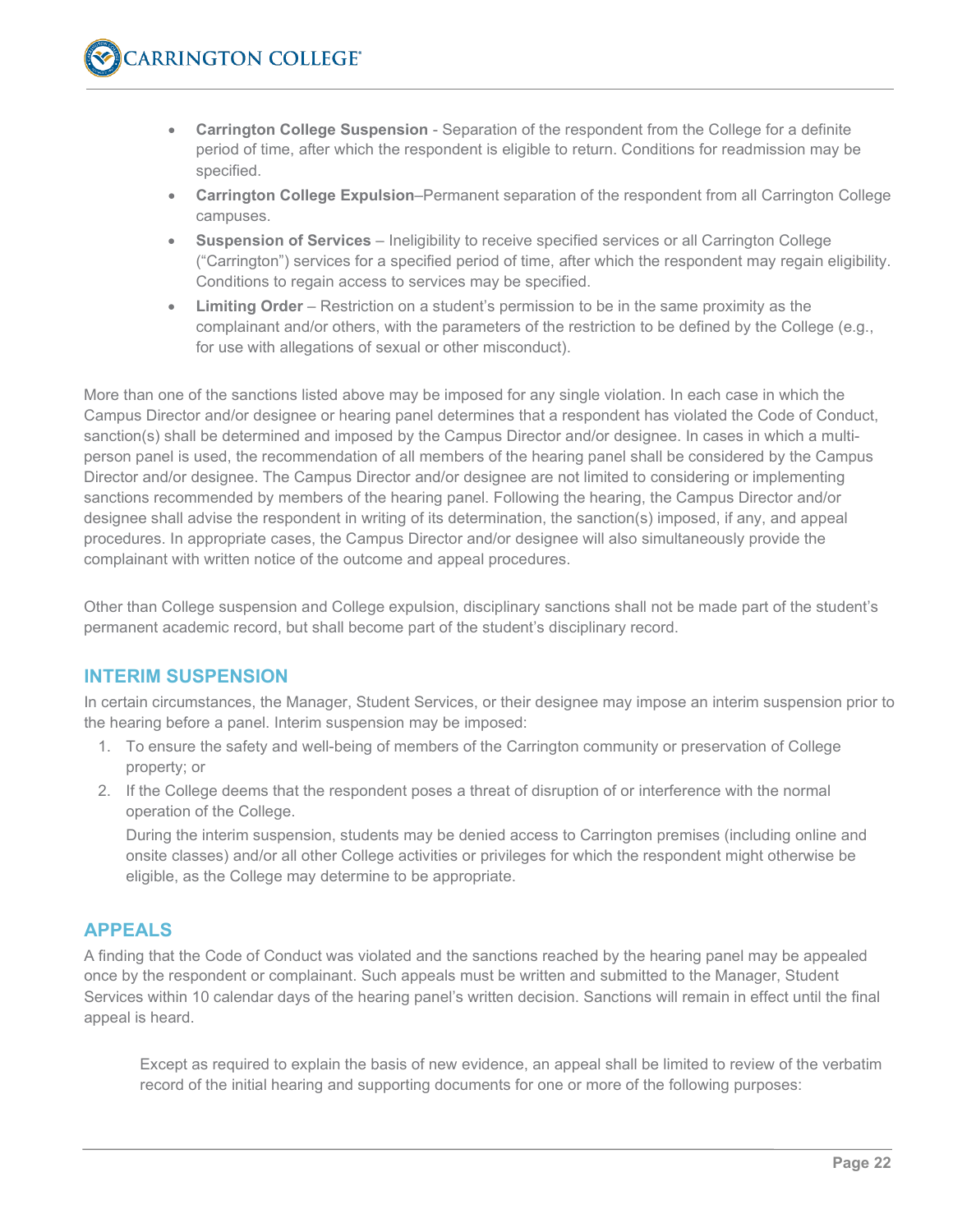- 1. To determine whether the original hearing was conducted fairly in light of the charges and evidence presented, and in substantial conformity with prescribed procedures giving the complaining party a reasonable opportunity to prepare and present evidence that the Code of Conduct was violated, and giving the respondent a reasonable opportunity to prepare and present a rebuttal of those allegations.
- 2. To determine whether the decision reached regarding the respondent was based on reasonable evidence; that is, without substituting its judgment for that of the hearing committee, the appellate decision-makers) shall consider whether the facts in the case were reasonable sufficient to establish that a violation of the Code of Conduct occurred.
- 3. To determine whether the sanction(s) imposed were appropriate for the violation of the Code of Conduct.
- 4. To consider evidence not brought out in the original hearing that might alter original hearing outcome.

If the Manager, Student Services grants the appeal, the matter shall be remanded to a hearing panel (the original or a new panel) determined to be appropriate by persons considering the appeal. If the appeal is denied, the hearing panel's original decision is upheld and finalized.

#### **CONFIDENTIALITY**

Carrington wishes to foster an environment in which individuals feel free to discuss concerns and file complaints. Carrington understands that complainants, witnesses, and others involved in the investigation process may be concerned about the confidentiality of information they are sharing. In some cases, however, Carrington may be obligated to take action when it becomes aware of information relating to a complaint. Confidentiality will be maintained to the extent possible and consistent with Carrington's obligations in investigating complaints. Once an individual discloses identifying information to Carrington through the processes described above, he/she will be considered to have filed a complaint with Carrington. While the confidentiality of information received, the privacy of individuals involved, and compliance with the wishes of the complainant or witnesses cannot be guaranteed, they will be respected to the extent possible and appropriate.

#### **RETALIATION**

Carrington College prohibits retaliation against anyone who reports an incident of alleged harassment or discrimination, or any person who testifies, assists, or participates in a proceeding, investigation or hearing relating to such alleged harassment or discrimination. Retaliation includes, but is not limited to, any form of intimidation, reprisal, or harassment. All complaints of retaliation should be reported in accordance with the appropriate complaint and/or grievance procedures of the College.

Submission of a good-faith complaint or report of sexual harassment or discrimination will not affect the complainant's future grades, learning, or academic environment. Carrington College will discipline or take appropriate action against anyone who retaliates against any person who reports an incident of alleged

harassment or discrimination, who testifies, assists or participates in a proceeding, investigation or hearing related to such harassment or discrimination.

All complaints of retaliation, except those covered by another policy, should be reported in accordance with the Student Complaint Procedure available in the student handbook. If following the student complaint procedure would result in the student being required to submit his or her complaint to the person whom he or she believes is retaliating against him or her, the student may submit the retaliation complaint to the Manager, Student Services, who will determine an appropriate party to address the retaliation complaint.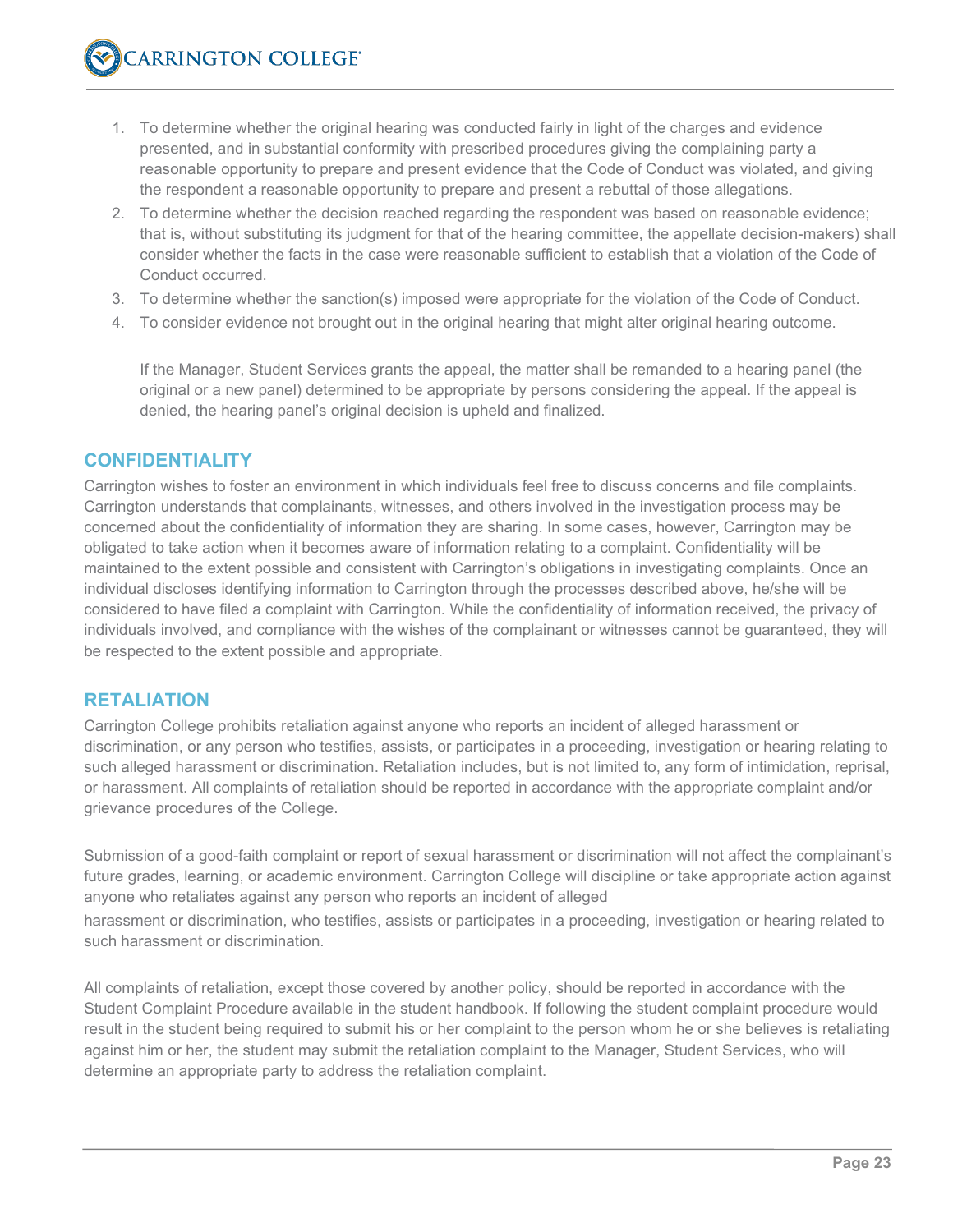#### **STUDENT COMPLAINT PROCEDURE**

This policy outlines the pathways for investigating and addressing non-academic complaints, and complaints not covered by another policy, to Carrington College from students about non-academic components of their experience at Carrington, including (by way of illustration only) such diverse topics as dissatisfaction with services provided at a campus or discrimination or harassment in violation of Carrington College policies.

The policy is designed to be flexible so as to accommodate the wide range of complaints that students may lodge with a college. Because no policy is one-size-fits all, Carrington reserves the right to deviate from this policy if the circumstances of a particular complaint or investigation call for additional flexibility.

General non-academic student complaints should be addressed to the administrator of the department at which the complaint is directed. For complaints regarding other students, see Code of Conduct in this handbook. For complaints pertaining to discrimination and/or sexual harassment, students must follow the grievance procedure outlined in the Sexual Harassment and Sexual Assault Prevention Policy and Appendix A, which may be found at [https://carrington.edu.](https://carrington.edu/)

#### **TERMINOLOGY**

The term "complaint administrator" is a Carrington College colleague or representative responsible for conducting an investigation when a complaint is raised Informal Complaint Process In most cases, students should first attempt to resolve their concerns with the individual(s) most directly connected to the student's complaint. If the student is not comfortable discussing the matter with the individual(s) most directly involved, the student may take his/her informal complaint to a liaison not directly involved, such as the local Campus Academic Dean or complaint administrator. Unlike in formal procedures, a complainant pursuing informal resolution of his/her complaint usually is not required to submit a written complaint to initiate the process. Under these informal procedures, the student may, at any time, elect to stop further action by withdrawing the complaint, subject to the confidentiality provisions noted below and with the understanding that, depending on the nature of the allegations, Carrington may be obligated to investigate the complaint with or without the complainant's involvement. Complaints addressed informally may not be investigated to the same degree as formal complaints. Mediation may be used as a method for resolving the complaint informally, but not all complaints are appropriate for mediation. Adopting informal procedures for addressing complaints does not mean that the institution does not take these complaints seriously. Informal procedures simply provide an alternative method for addressing complaints. The complainant can also decide to file a formal complaint as described below at any time.

# **FORMAL COMPLAINT & GRIEVANCE PROCESS**

If the informal procedure or direct conversation is not appropriate, or does not yield a successful resolution, the student can file a formal complaint in the following manner:

#### **A. When to File a Complaint**

Complaints should be filed by the student as soon as possible so that they can be addressed contemporaneously by Carrington College. In most cases, Carrington College will expect the student to come forward within 15 days of the student becoming aware of the concern or the student's last conversation in the informal process.

#### **B. What to File**

A formal complaint or grievance should be submitted in writing and should include the following:

• The complainant's name, student number if applicable, address, email address, and phone number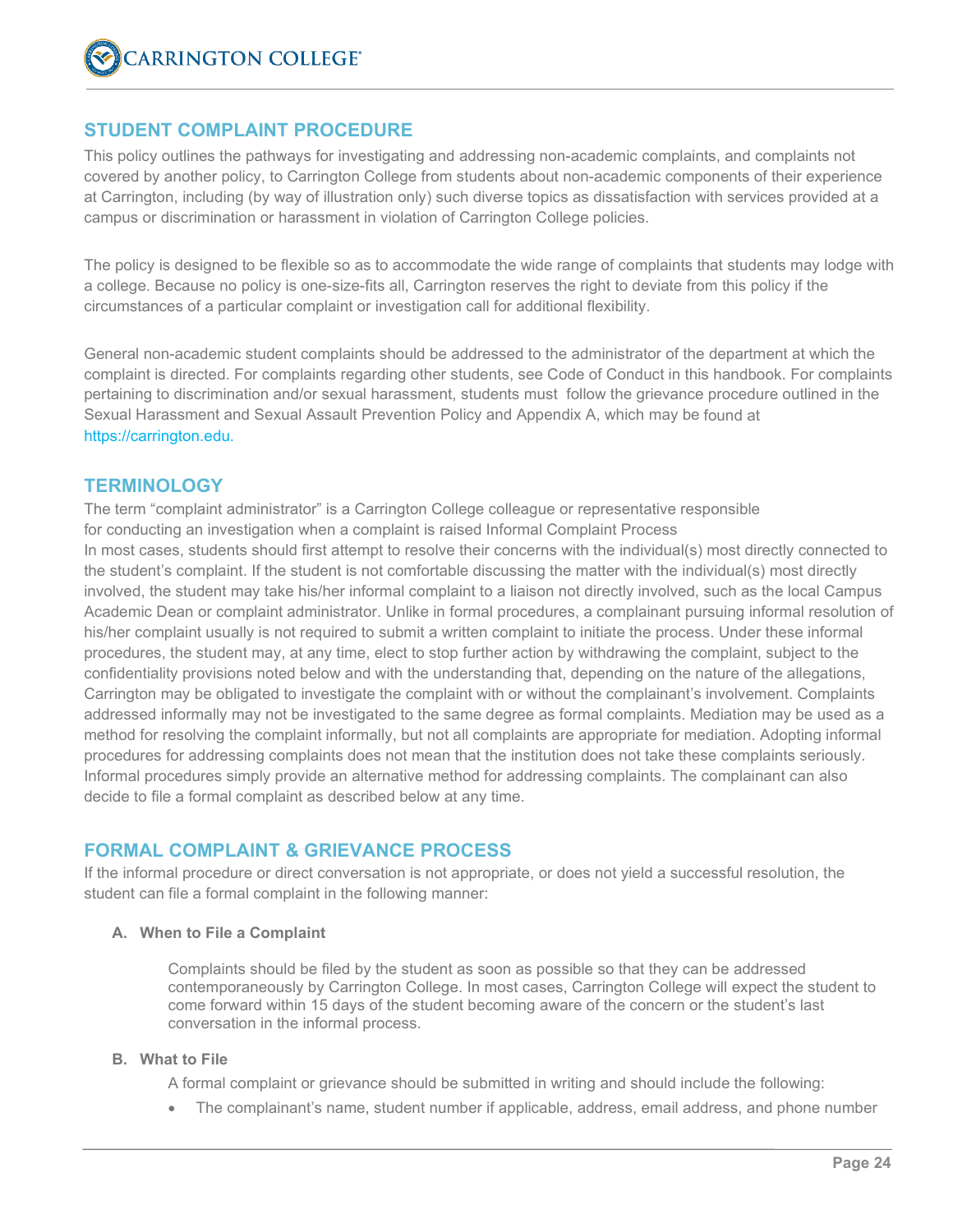- A complete description of the concern/issue including date, location, and all individuals involved, either in the conduct complained of or as witnesses
- A description of what efforts, if any, have been made to resolve the issue informally, including individuals contacted by the student in the resolution attempt
- A statement of the resolution requested if a student is hesitant or unwilling to put a complaint alleging discrimination, harassment ( excluding certain incidents of misconduct covered by the Sexual Harassment and Sexual Assault Prevention Policy and Appendix A) or other unlawful conduct in writing, he or she is encouraged to discuss his/her concerns with the Campus Academic Dean or complaint administrator. Similarly, if a student feels that changes to academic or other situations are appropriate or necessary to preserve the student's safety or well-being as a result of the circumstances involved in a complaint, he or she is encouraged to request assistance from the Campus Academic Dean or complaint administrator.

#### **C. Where to File Complaint**

The complaint should be filed with the Campus Academic Dean or their designee at the location the student is attending.

Online students should file with their Campus Academic Dean or Dean of Curriculum. If the person holding one of these positions is the subject of the student's complaint, the student can submit the complaint to the Manager, Student Services, who will determine the appropriate person to investigate. The written complaint can be submitted electronically, in person, or by mail.

#### **D. Notice of Receipt**

Upon receipt of the formal complaint, the Campus Director or complaint administrator should provide the complainant with a written notice acknowledging its receipt (via email and/or mail) and should review the complaint.

#### E. **Investigation**

The Campus Director or his/her designee will initiate an investigation. The extent and components of the investigation will vary depending on the allegations and circumstances.

For purposes of illustration, an investigation may include the following steps, as appropriate:

- Reviewing the complainant's written complaint
- Gathering additional information or statements from the complainant
- Gathering information from any witnesses or other people (for example an instructor, staff or other students) with potentially relevant information
- Reviewing relevant documentation and policies
- Obtaining a response or written statement and other information from the individual(s) who is/are the subject of the complainant's complaint
- Attempting a resolution of the complaint between the student and the individual, if appropriate
- Assessing the information gathered and determining findings and proposed resolution for the complainant. Complaints initiated through the formal process may be withdrawn in writing by the complainant, subject to the confidentiality provisions noted below and with the understanding that, depending on the nature of the allegations, Carrington College may be obligated to investigate the complaint with or without the complainant's involvement.

#### **F. Findings and Notification**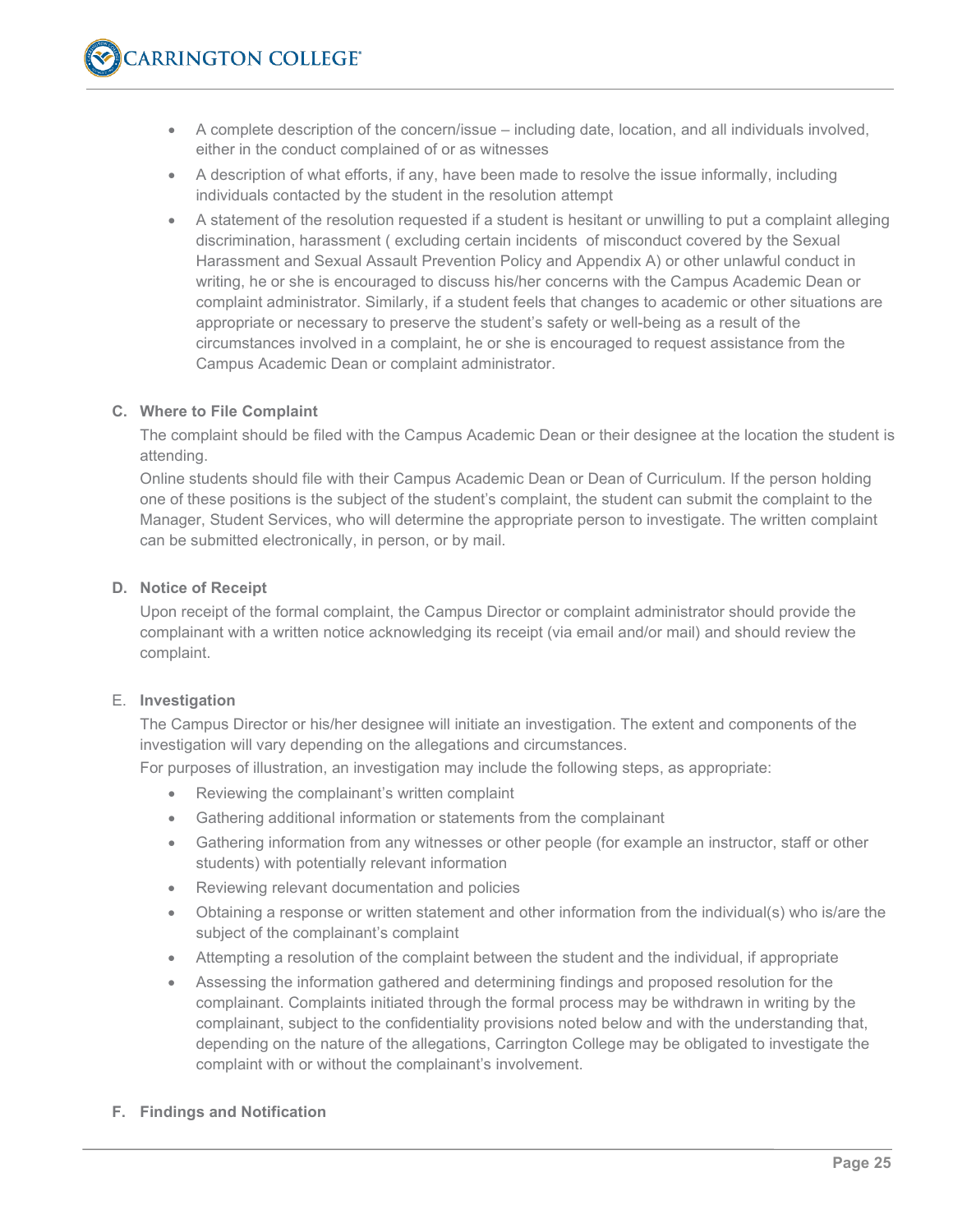Upon completion of the investigation, the Campus Director will report the findings of the investigation and any proposed resolution to the complainant. It is Carrington's goal to conduct an appropriate investigation and report back to the complainant in a timely manner, usually within 45 days of receipt of the complaint. The circumstances in particular cases may make a shorter or longer investigation necessary or appropriate.

#### **G. Appeal**

Within 10 calendar days of the issuance of the final report, the complainant may appeal to the Manager, Student Services or his/her designee. The appeal form must be completed and submitted, and it must state a basis for the appeal. Basis on which a student may appeal are:

- There is new evidence that was unavailable at the time of the original investigation that would affect the outcome of the original decision.
- There were procedural irregularities in the complaint process that affected the outcome.
- The proposed resolution was not reasonable based on the evidence compiled during the investigation.

A copy of the Manager, Student Services or designee's written decision on the appeal shall be sent to the complainant in a timely manner. If the appeal decision requires further action, that action should be described in the appeal decision letter. The decision of the Manager, Student Services or designee on the appeal is final. Students should refer to the Code of Conduct, Sanctions, Hearing Panel, Interim Suspension and Appeals sections in the student handbook for comprehensive information.

# **FEDERAL EDUCATION RIGHTS AND PRIVACY ACT (FERPA)**

Carrington complies with the Family Educational Rights and Privacy Act of 1974, as amended. The Act protects the privacy of students' education records and establishes students' rights to inspect and review their academic records, to withhold certain information from disclosure, and to request amendments to records believed to be inaccurate or misleading. Carrington's policy is distributed annually to students and is available on Carrington's website, [Click Here.](https://carrington.edu/wp-content/uploads/2020/12/Carrington-College-Annual-FERPA-Notice-2020.pdf)

# **TITLE IX COMPLIANCE**

Carrington College policies, Title IX of the Higher Education Amendments of 1972 ("Title IX"), applicable provisions of the Code of Federal Regulations, and applicable state statutes prohibit discrimination on the basis of sex in any educational program or activity Carrington College operates. This policy against discrimination extends to student admissions and employment. Carrington College also prohibits retaliation against an individual who reports, submits a complaint, or who otherwise participates in good faith in any matter related to this anti-discrimination policy. Any inquiries about the application of Title IX rules may be addressed to the Title IX Coordinator identified below, the U.S. Department of Education's Assistant Secretary of the Office of Civil Rights, or both. The Title IX Coordinator is responsible for the school's overall compliance with Title IX, including response to reports of sexual misconduct affecting the campus community. The Title IX coordinator's contact information is listed below; questions about the application of Title IX and the school's compliance with it should be directed to this individual. If you wish to make a report of sexual misconduct affecting the campus community, should follow the grievance procedure outlined in the Sexual Harassment and Sexual Assault Prevention Policy and Appendix A, which may be found at [https://carrington.edu.](https://carrington.edu/)Students and colleagues can also report instances of sexual misconduct affecting the campus community by emailing titleIX@carrington.edu.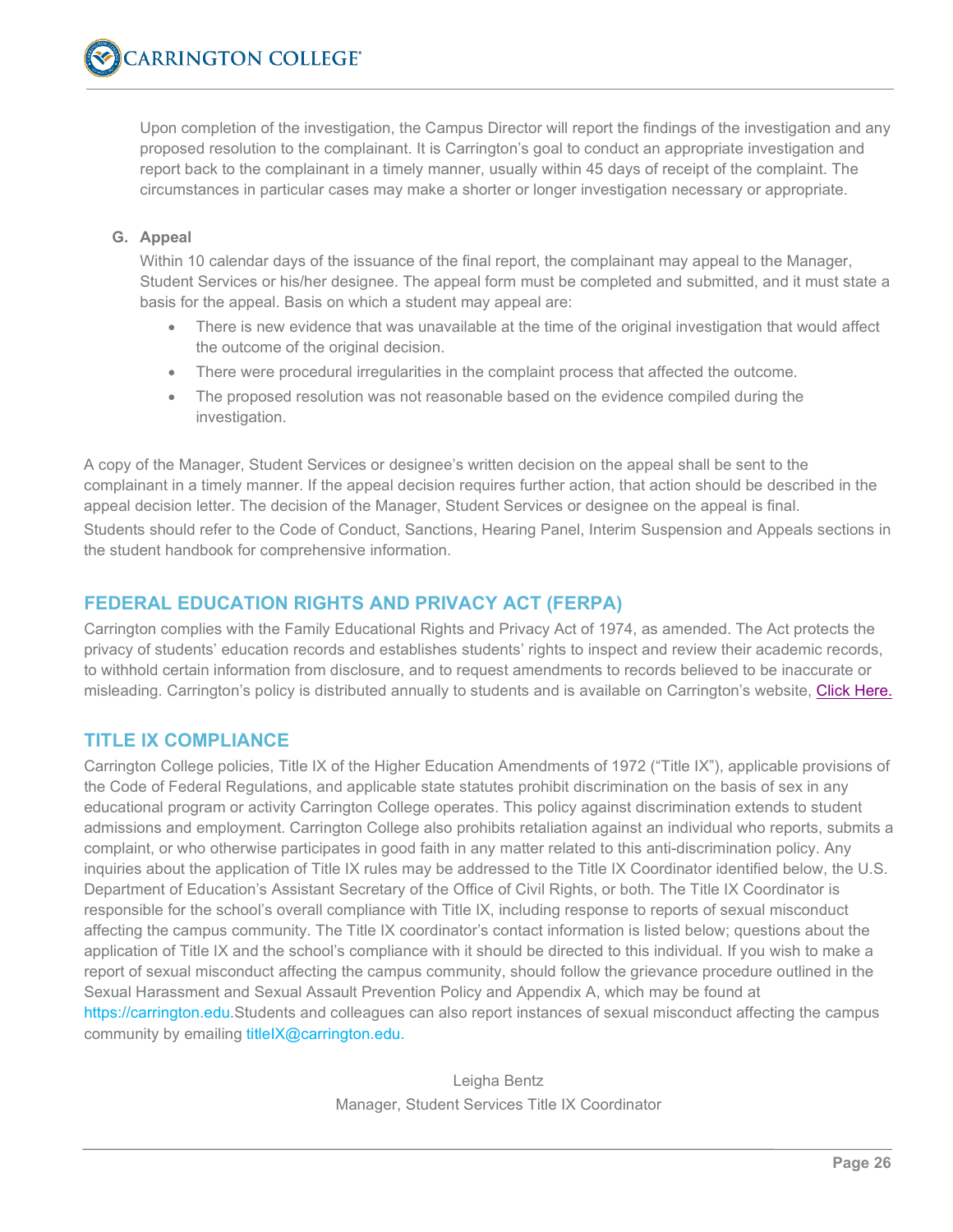

#### 415-635-2862 studentaffairs@carrington.edu

Individuals experiencing harassment or discrimination also always have the right to file a formal grievance with government authorities:

> Office of Civil Rights (OCR) – Headquarters 400 Maryland Avenue SW Washington DC 20202-1100

Customer Service Hotline: Phone Number: 800.421.3481 TDD: 877.521.2172 Email: OCR@ed.gov Web: ed.gov/ocr Regional Offices: ed.gov/about/offices/list/ocr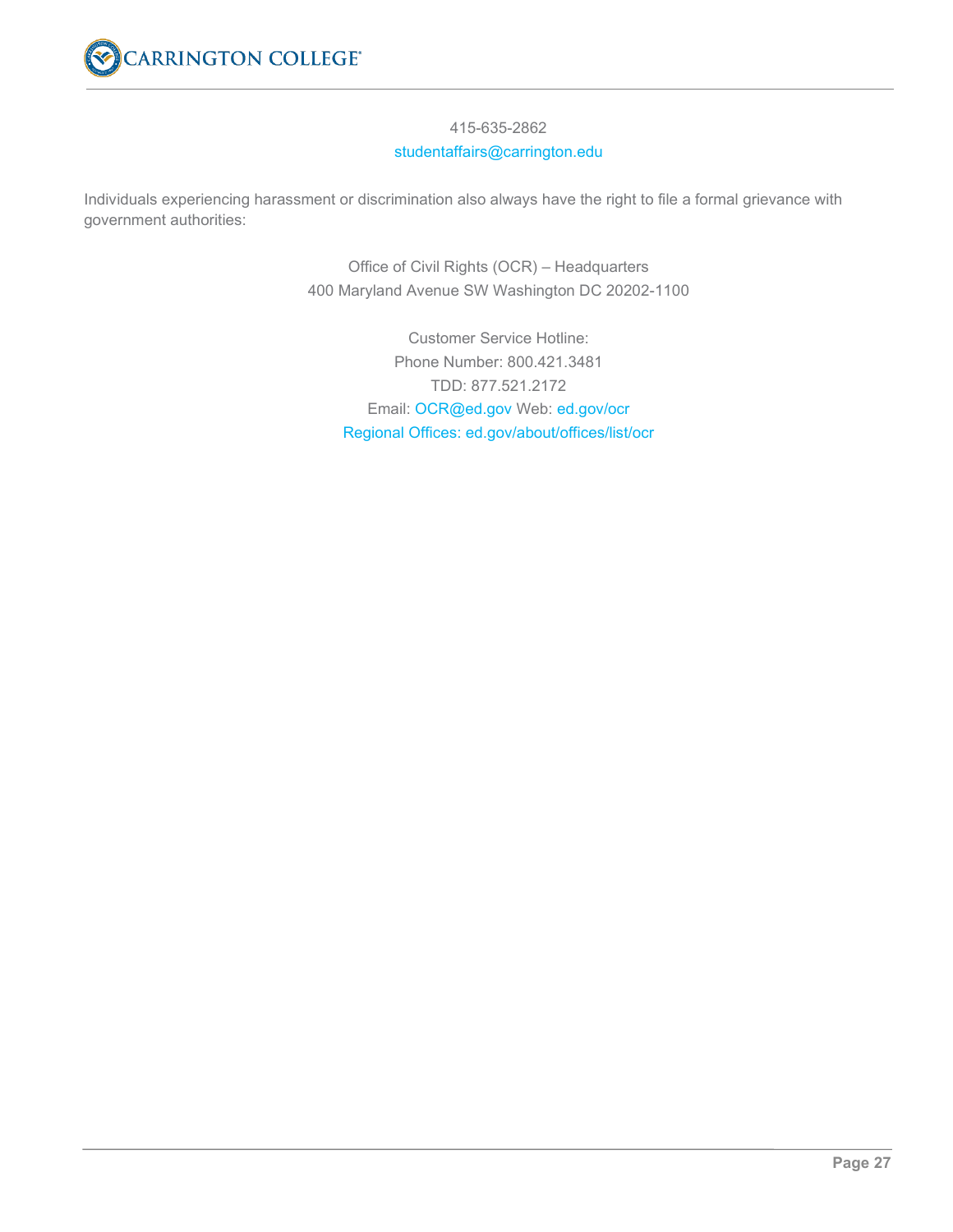# **COMMITMENT TO NON-DISCRIMINATION AND NON-HARASSMENT**

Carrington is committed to providing an education conducive to the personal and professional development of each individual and is committed to maintaining an academic environment free of discrimination and harassment based on race, color, religion, national origin, sex, age (40 or older), disability, veteran status, sexual orientation, political affiliation (and any other legally protected classes in the relevant jurisdiction) that complies with Title VI of the Civil Rights Act of 1964, Title IX of the Educational Amendments, Section 504 of the Rehabilitation Act of 1973, the Americans with Disabilities Act of 1990, and applicable state and local laws. Carrington will not tolerate, condone or allow discrimination or harassment, whether engaged in by fellow students, instructors, or staff. Refer to published statements regarding discrimination in the academic catalogs, available via [https://carrington.edu/catalog/.](https://carrington.edu/catalog/)

# **WHAT IS DISCRIMINATION?**

For purposes of this section, impermissible discrimination occurs when a person is treated less favorably based solely on the person's membership in one of the legally protected groups listed above. Impermissible discrimination involves taking detrimental action against a person that is not based on the person's individual abilities or merit, but rather on the collective group to which the person belongs.

# **WHAT IS HARASSMENT?**

Harassment is a form of discrimination. Harassment is unwelcome offensive behavior that is based one of the legally protected groups listed above and which is severe or pervasive enough to create an environment that a reasonable person would consider hostile. Examples of words or conduct that may constitute harassment that would violate this policy are:

- A. Verbal abuse, slurs, derogatory comments, or insults about, directed at, or made in the presence of an individual or group based on protected status. This could include telephone calls, emails, instant messages, etc.
- B. Display or circulation of written materials or pictures that are degrading to a person or group based on protected status.
- C. Damage to, trespass to, or unauthorized use of property, such as spraying or scratching of a motor vehicle, damage or theft of property, based upon the protected status of an individual or group.
- D. Physical contact or verbal threats based upon the protected status of an individual or group.

# **WHOM TO CONTACT IF YOU THINK YOU HAVE BEEN DISCRIMINATED AGAINST OR HARASSED**

The Manager, Student Services is available to serve as a resource to any student or other member of the Carrington community who has a discrimination or harassment inquiry or complaint. These resource persons have information about the College's non-discrimination policy, rules and procedures (including information about confidentiality), as well as options available for the investigation and resolution of complaints. Individuals with a discrimination or harassment inquiry or complaint may be more comfortable speaking with someone of the same gender, and the resource persons listed can assist in finding help of the preferred gender.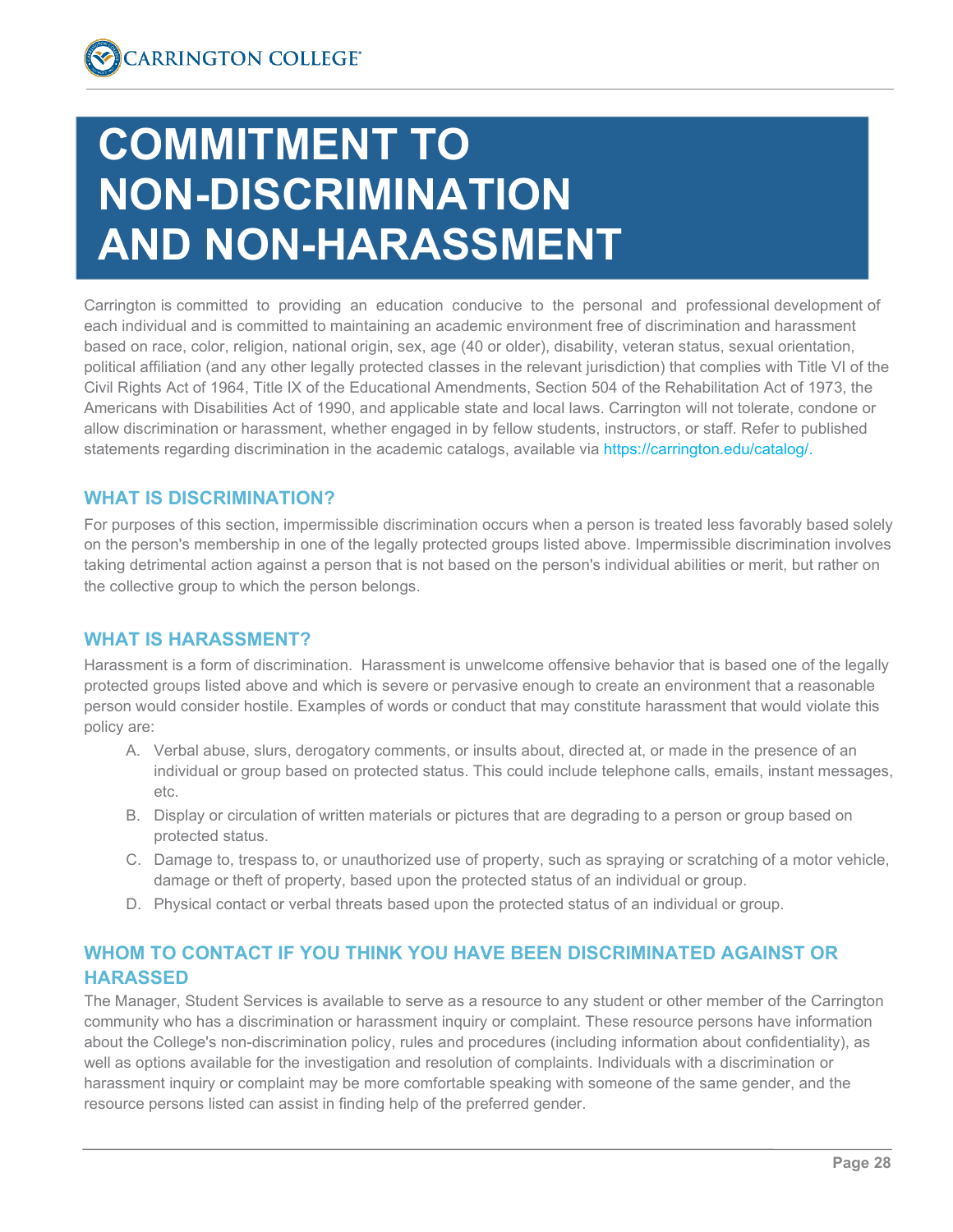Students who wish to file discrimination or harassment complaints should follow the Student Complaint & Grievance Procedure published in this handbook. For complaints involving sex or gender discrimination, please contact TitleIX@carrington.edu.

# **HIPAA AND PRIVACY EXPECTATIONS**

Title II of the Health Insurance Portability and Accountability Act (HIPAA) provides federal protection for patients' personal health information. Its Security Rule specifies a series of administrative, physical, and technical safeguards for covered entities to use to assure the confidentiality, integrity, and availability of electronic protected health information. Students in Carrington College's allied health or allied health- related curricula will receive training on communication about protected information as well as maintenance of and access to medical records and must follow all procedures to protect personal health information.

It is imperative that patients' confidentiality and rights are protected. No pictures or autographs of patients, patient files or data are permitted. At NO time will recording devices or active camera devices be allowed in the externship or clinical setting. Cell phones and pagers must be put on silent mode and only used during break times outside of immediate externship or clinical hours. These sites may have stricter policies that students are required to follow. Students may have access to confidential health-related information concerning other students and instructors. It is understood that this information has been obtained and recorded for the purpose of supporting the educational mission of the program and to further advance the student's education. This applies to all forms of communication, i.e. verbal and written communications, social media, and email. Each student agrees to use this information only for the purpose of learning responsibilities and will not disclose information about any student or an instructor at Carrington College to non-Carrington personnel, or other Carrington student/staff/instructors not directly involved with the current situation for which the information was collected. Violations of this section may result in the student being charged with a violation of the Student Code of Conduct.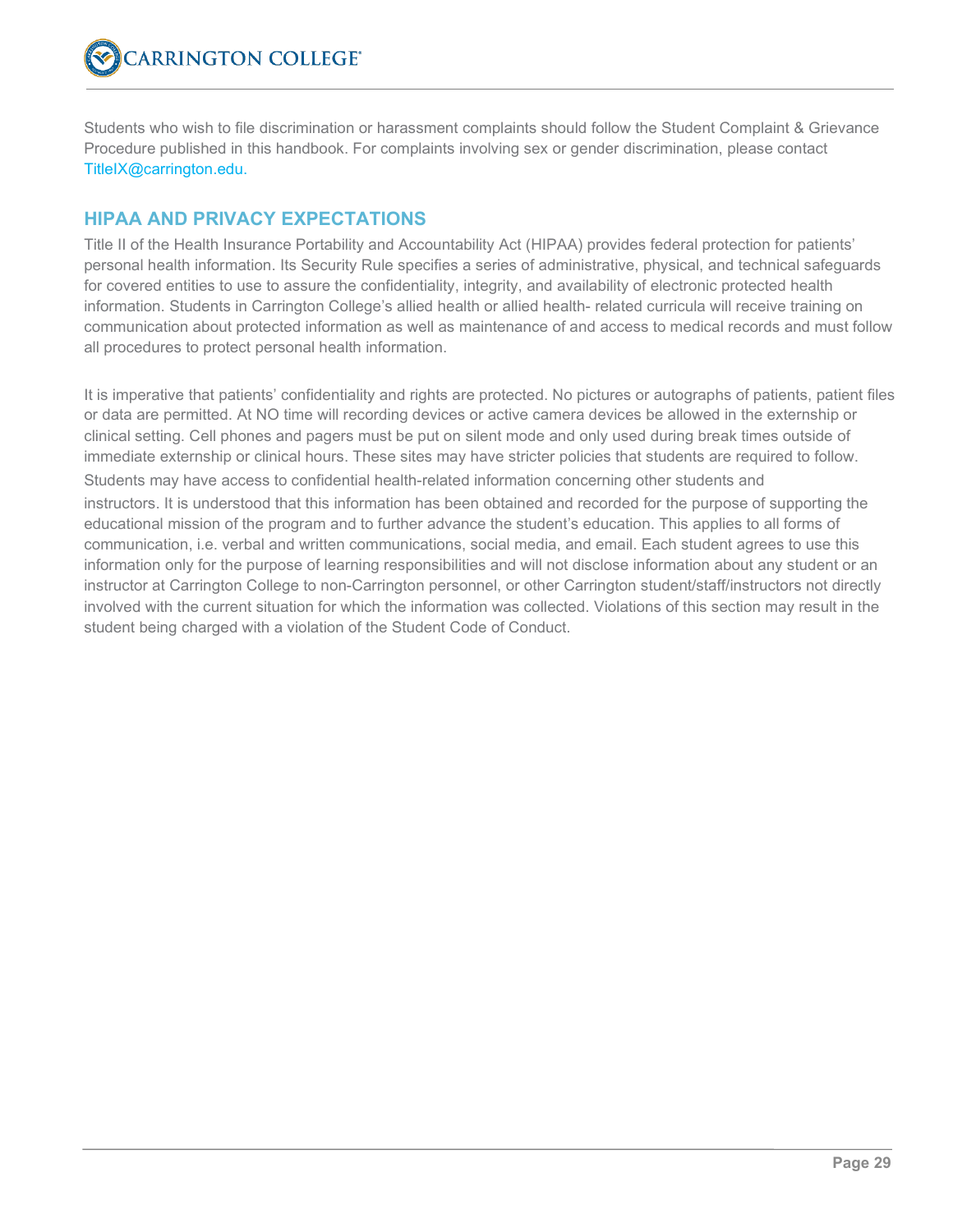# **COMMITMENT TO A SAFE AND CLEAN ENVIRONMENT**

# **CAMPUS SAFETY AND SECURITY**

Safer campuses can only be achieved through the cooperation of students, instructors and staff. As members of this academic community, students must report crimes, suspicious activities or other emergencies on campus to the appropriate college official (e.g. Campus Security, or the chief location administrator). Students who witness or are victims of a crime affecting the Carrington community should immediately report the incident to local law enforcement in the community, in which the campus is located, and to the College. Carrington will investigate such crimes and, when appropriate, bring them to the attention of the conduct administrator and other College

officials such as the Title IX Coordinator. Given public concern about escalating incidents of school violence, the College will take appropriate administrative action to protect the community. Student behavior that causes campus safety or security concerns will typically be addressed pursuant to the Interim Suspension provisions of the Code of Conduct. Accordingly, immediate suspension and eventual expulsion may result for students who:

- Possess, sell or otherwise furnish a firearm Brandish a knife at another person
- Sell a controlled substance
- Possess an explosive
- Cause serious physical injury to another person, except in self-defense Possess any knife or other dangerous object of no reasonable use Unlawfully possess any controlled substance
- Commit robbery or extortion
- Commit assault or battery

Nothing in this policy should be construed as limiting or preventing the College's discretion to take other action, which, in the College's sole discretion is necessary or advisable to promote campus safety and security.

Carrington takes seriously any threats made to cause harm to others or to oneself. Threats to harm others will be handled through the Code of Conduct, and may involve an interim suspension and/or the engagement of law enforcement officials until conduct proceedings are completed. In the case of threats to harm oneself, the College may call local law enforcement officials or other persons acquainted with the person making the threat for the purposes of checking on that person's welfare. The College may also work with the person to determine available resources and appropriate next steps.

# **EMERGENCY CLOSING**

Carrington College reserves the right to alter its class schedule due to inclement weather, campus emergencies, or other unforeseen situations. Depending on the class schedule, course make-up hours may be held on Fridays, in the evening, or on the weekends. In some circumstances class schedules may be extended to make up missed days. For questions about whether a campus has been closed due to weather or other emergency, students should call the front desk.

# **EMERGENCY NOTIFICATION SYSTEM**

Everbridge is Carrington College's emergency notification system for informing students if and when there is potential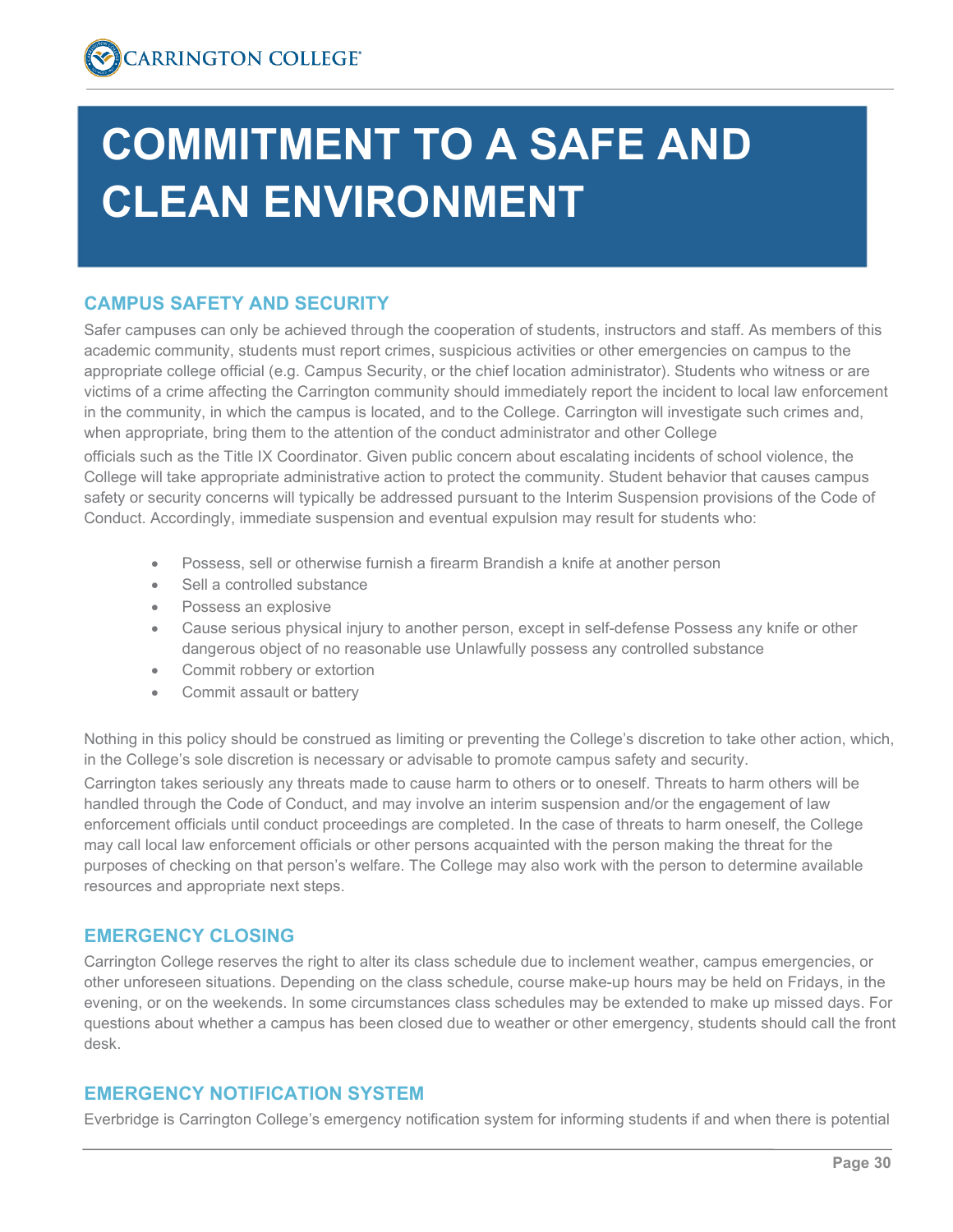danger at a location (circumstances may include, but are not limited to, physical danger, hazardous weather conditions, and/or campus closing). Students are automatically added to the Everbridge system unless otherwise requested.

Emergency notification(s) will be sent through all contact methods (e-mail, phone, and/or text messages). Questions should be directed to the Campus Incident Commander.

#### **GUESTS**

Guests, including children of students, are not permitted on campus without specific prior authorization of the Campus Director. When so permitted, students are responsible for their guests and must see that they obey all College regulations. Any child that is brought to the campus must be under constant supervision of the responsible party. Children may not be brought to class, lab or clinical sessions, the library or Student Success Center (SCC). Guests should not be present on campus without approval of the College's administration. All guests must check in at the front desk of the campus to obtain a visitor identification badge, which must be worn at all times.

# **INFECTIOUS DISEASE/RADIATION MANAGEMENT**

Carrington College students in healthcare and security related professions are often in situations which may impose health risks. These situations may include, but are not limited to, exposure to ionizing radiation, hazardous materials, blood borne pathogens and infectious diseases. In addition, several programs require students to be able to perform certain physical tasks such as lifting up to 50 lbs. Students are encouraged to discuss these issues with their family physician to determine their level of risk. Student's requiring accommodations should consult the handbook section addressing the Americans with Disability Act.

# **INFORMED CONSENT**

Throughout Carrington's health care programs, students perform or participate in demonstrations, interventions, and assessments (collectively known as "activities") on other students, instructors, and/or patients. All persons involved in these activities are considered "human subjects." All instructors and students must accept the following responsibilities and follow these guidelines when involved in activities with human subjects.

#### Instructor Responsibilities

Prior to participation as a human subject or practitioner in an activity, the instructor shall:

- Explain the purpose, risks, and benefits of the activity
- Provide the opportunity for questions regarding the activity
- Provide an appropriate level of supervision throughout the activity
- Respect the student's and/or patient's rights not to participate as a human subject without repercussion
- Human Subject Responsibilities
- While participating as a human subject in an activity, the human subject shall:
- Inform the instructor of any medical condition or change in medical condition that would prevent safe participation in the activity
- Immediately notify the student practitioner and instructor of any discomfort or adverse effect(s) caused by the activities
- Immediately request that the instructor assist in the application of an activity if there is any concern about the skill or procedures used by the student practitioner
- Immediately report any injury subsequent to the activity to the instructor
- Any individual with specific health concerns is expected to inform and communicate with their personal physician to determine if a specific activity is appropriate.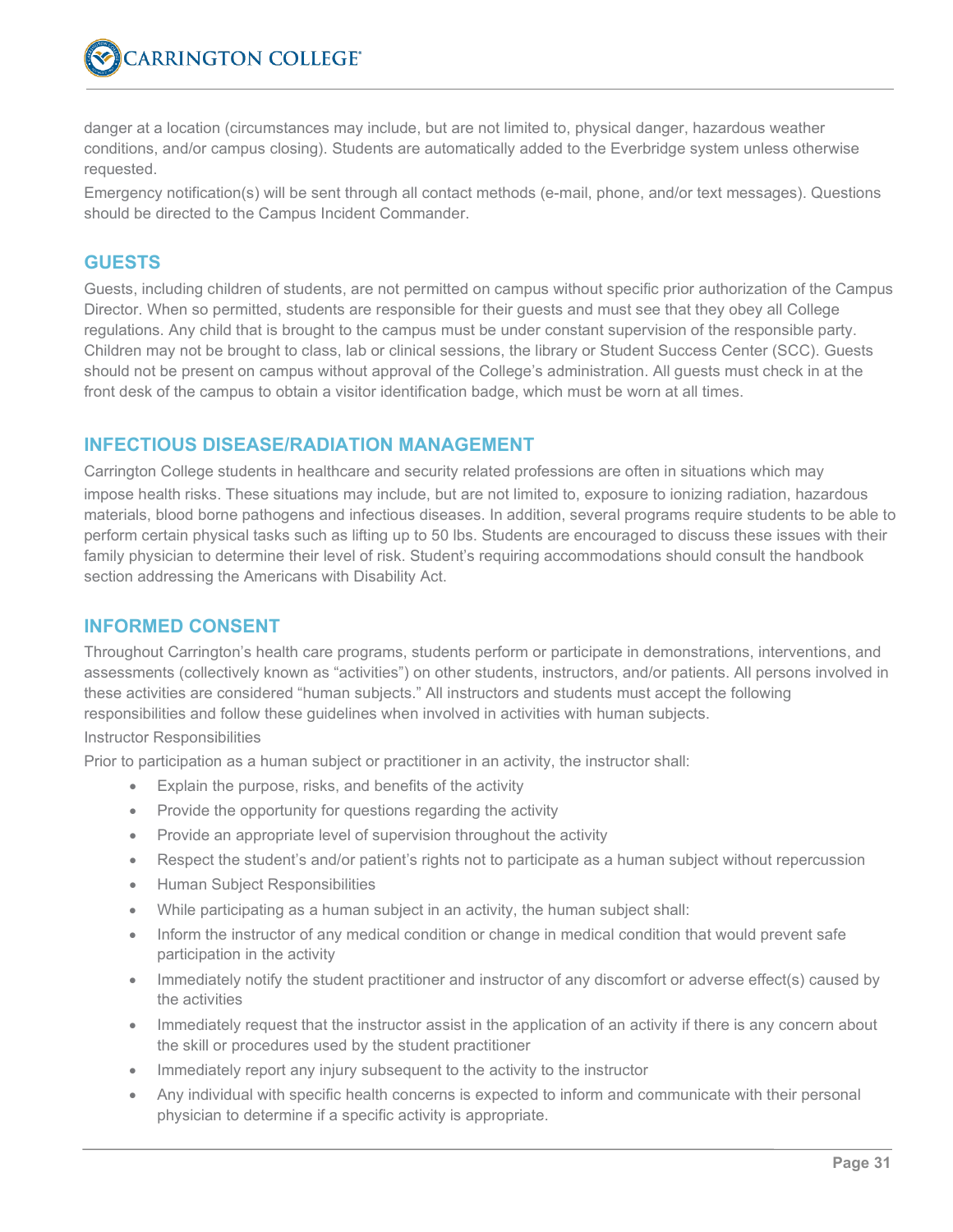- Student Practitioner Responsibilities
- While engaging in activities on a human subject, the student shall:
- Obtain verbal consent from the human subject
- Immediately terminate the activity upon verbal command or physical indication by the human subject or instructor
- Only perform activities for which they have been adequately prepared
- Perform all activities in the presence of an Instructor or Program Director, unless specifically authorized.
- Request assistance from the instructor, when needed
- Inform the instructor of any factors that may prevent safe performance of an activity

#### **POLICY REGARDING STUDENTS WITH HEALTH CONDITIONS INCLUDING PREGNANCY**

Students are not required to disclose medical or other physical conditions such as pregnancy. Students who have a history of cancer, immune deficiency, or become pregnant during their program of study may be able to safely continue in their program. However, there are risks of exposure to radiation, blood borne pathogens, live animals and chemical agents routinely found in medical, dental and veterinary practice. Students are encouraged to consult their physician regarding their program of study and potential hazards and risks associated with working in a medical, dental or veterinary setting. Please contact the Program Director for additional information regarding potential health risks.

Students are encouraged to discuss the program, setting, and risks associated with their personal physician to make an informed decision regarding continuation in the program. If a student has any permanent or temporary medical concerns that may require an accommodation, students should contact the Office of Student Services at ADA@carrington.edu to request an accommodation.

Students are encouraged to notify their instructor as soon as pregnancy is determined to ensure students are not asked to perform tasks that may be hazardous to their unborn fetus. Upon notification, the instructor will discuss the following information with the student:

- The stage of pregnancy
- The student's stage in the program
- The student's intentions to remain in the program

The Program Director will advise the students of the following:

- A. Any options available to the student to continue in the program and reduce their risks or take a leave of absence if delivery falls towards the end of an academic term.
- B. Inform the student of the requirements needed to qualify for a leave of absence
- C. Notify the student that if they intend to continue the program while pregnant, there are some risks associated with this decision. The following risks will be identified and discussed:
	- **Biohazards**
	- **Teratogens**
	- Cytotoxic compounds
	- Ionizing radiation
	- Anesthetic gases
	- Hormonal agents
	- Physical injuries
- D. Discuss privacy issues with the student. Assure the student that privacy will be maintained; however, those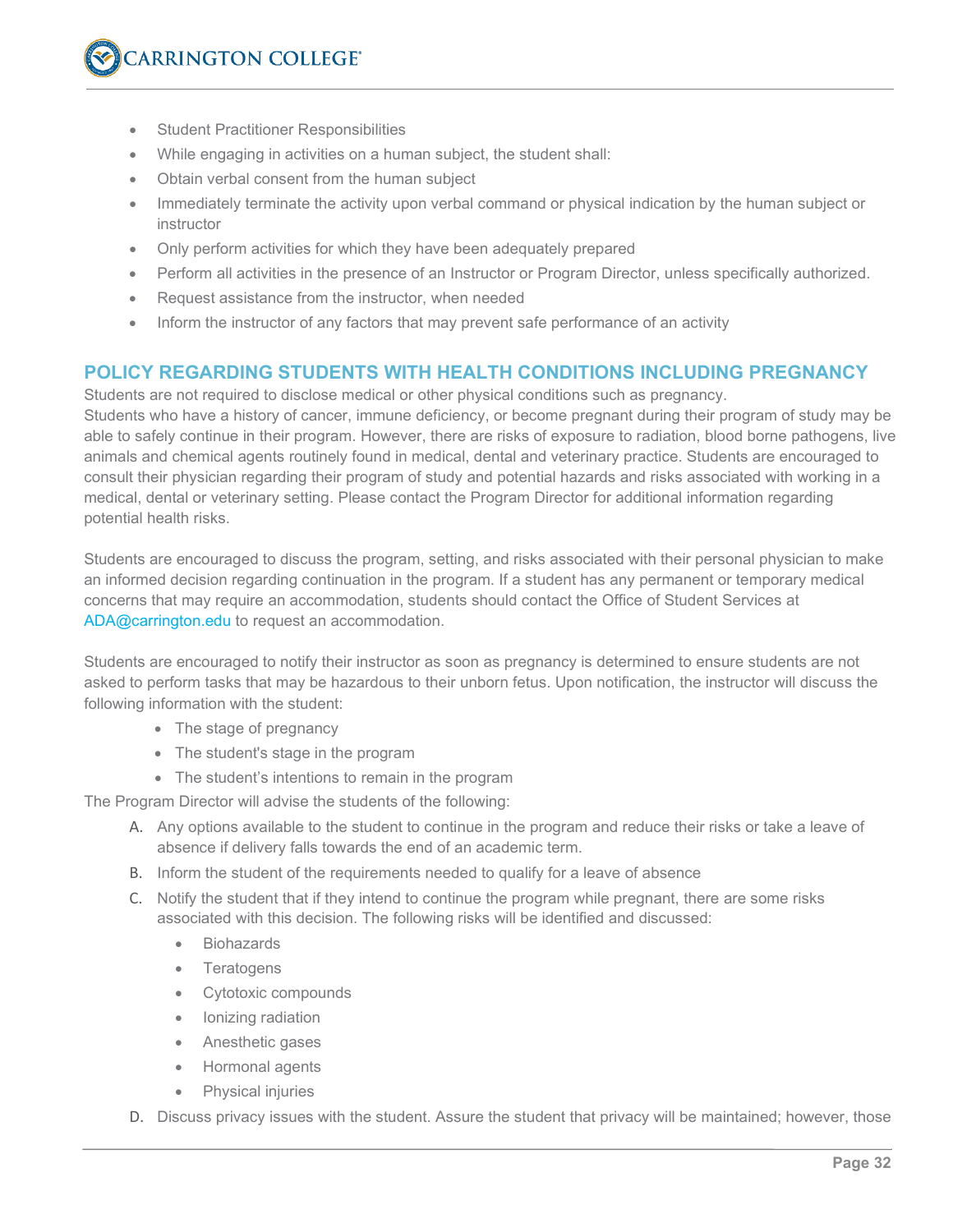personnel directly involved with clinical rotations or laboratories in which the student may be exposed to biohazards may need to be notified if the pregnancy requires a change or adaptation in the rotation or laboratory.

Students choosing to remain in the program are encouraged to use appropriate caution to reduce the risks to themselves and, in the case of pregnancy, the fetus which may involve deferring participation in some activities. Students are encouraged to see the section of this handbook which deals with the Americans with Disabilities Act to request these accommodations. However, students must demonstrate all competency requirements in order to graduate from the program with or without accommodation.

Students may at any time voluntarily take a leave of absence from the program. If the student chooses to withdraw from the program for an extended period, the student must complete the requirements of the reinstatement policy. The Leave of Absence and Reinstatement Policies are available in the Carrington College catalog. Students may contact the Program Director to discuss their options.

# **RABIES VACCINATION POLICY**

Students in the Veterinary Assisting/Technology Programs should be aware of the possible exposure risks to Rabies when working with live animals. While Carrington College takes every reasonable precaution to prevent exposure to animals with rabies, students must be aware that the risk of exposure to blood or other potentially infectious materials through activities involving live animals. In addition, students should be aware of other potential risks or complications such as infection, as well as vascular, tissue, or nerve injury which may occur through interaction with live animals.

Carrington College encourages students to obtain rabies pre-exposure prophylaxis.

Human rabies pre-exposure prophylaxis consists of three 1.0 mL injections of rabies vaccine administered intramuscularly in the deltoid (upper arm), one injection per day on days 0, 7, and 21 or 28. For additional information, please see the recommendation of the Advisory Committee on Immunization Practices, Human Rabies Prevention and CDC Vaccine Information Statement. RabAvert vaccine can be obtained from Novartis. Students should speak with their family physician if interested. The vaccine can be costly, but is less than the cost of dealing with an infection.

# **ANIMAL CARE AND USE CONCERN POLICY**

Carrington College Veterinary Assisting and Veterinary Technology programs are committed to the humane and caring treatment of animals and complies with the regulations of the Animal Welfare Act, the United States Public Health Service Policy on the Humane Care and Use of Laboratory Animals, the National Academy of

Sciences "Guide for the Care and Use of Laboratory Animals" and the "Guide for the Care and Use of Agricultural Animals in Research and Teaching". Cruel or uncaring treatment of animals is expressly prohibited and individuals engaging in this behavior may be subject to sanctions described in the student code of conduct. The Code of Conduct may be found in the Carrington College Student Handbook on page 23. If you have concerns that animals in your program are experiencing stress or if you have witnessed the mistreatment of an animal, you are encouraged to submit your concerns to your instructor or one of the following individuals:

Janelle Emmett, DVM IACUC (Institutional Animal Care and Use Committee) Chair jemmett@carrington.edu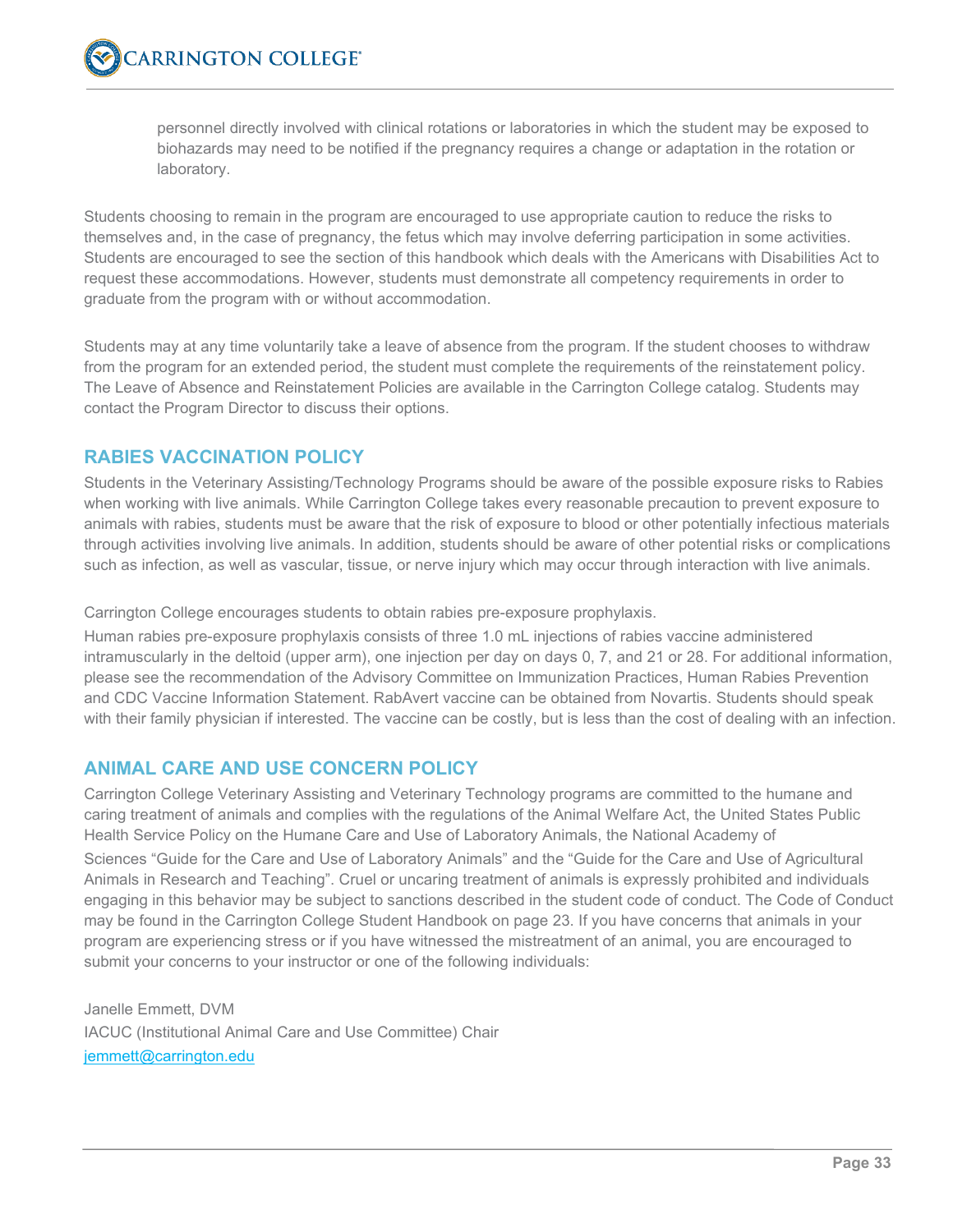# **QUICK REFERENCE**

The chart below lists topics about which students might have questions and are a source to contact. Students may contact their Campus Academic Dean and/or designee at any time for additional assistance.

| Questions On                                         | Talk to                                                                                                        |
|------------------------------------------------------|----------------------------------------------------------------------------------------------------------------|
| My grades                                            | Instructor and/or Program Director                                                                             |
| My name is not on the Honor Roll Board               | Instructor and/or Program Director                                                                             |
| My externship                                        | Career Services or Externship Coordinator                                                                      |
| Withdrawing from my program or leave<br>of absence   | Program Director and/or Campus<br>Academic Dean                                                                |
| Resume help and job search strategies                | <b>Career Services</b>                                                                                         |
| I have a complaint                                   | <b>Campus Director</b>                                                                                         |
| School transcripts                                   | Front Desk or transcripts@Carrington.edu                                                                       |
| My schedule                                          | Program Director or Front Desk                                                                                 |
| Updating my contact information                      | <b>Front Desk</b>                                                                                              |
| Emergency food and shelter                           | Program Director, Campus Academic<br>Dean                                                                      |
| Getting an ID badge                                  | <b>Front Desk</b>                                                                                              |
| Rescheduling a failed class                          | Program Director                                                                                               |
| Graduation                                           | Program Director and/or Career Services                                                                        |
| Purchasing a pair of Carrington College<br>scrubs    | <b>Front Desk</b>                                                                                              |
| Academic coaching                                    | Learning Lab or Student Success Center                                                                         |
| Re-entering                                          | Within 180 days, Program Director and/or<br>Campus Academic Dean After 180 days,<br><b>Enrollment Services</b> |
| Payment of tuition and fees                          | <b>Front Desk</b>                                                                                              |
| Questions about financial eligibility and<br>funding | <b>Student Finance Office</b>                                                                                  |
| I have a disability and need<br>assistance           | ada@carrington.edu                                                                                             |
|                                                      |                                                                                                                |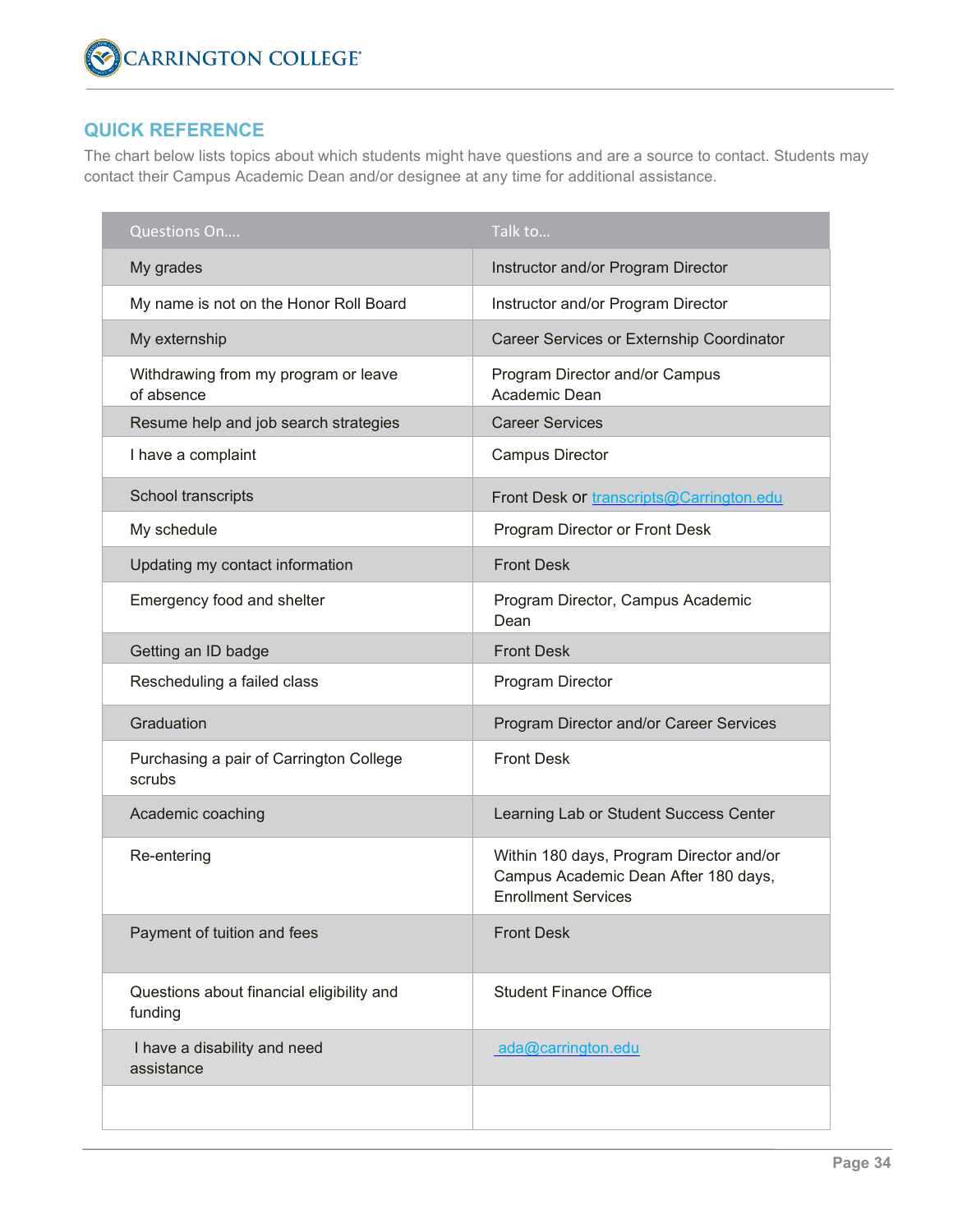

#### **CHANGE OF ADDRESS AND PHONE NUMBERS**

Student must provide Carrington College with current, valid contact information. In the event there are address or telephone changes, students should notify the Front desk. Online students should use the student portal to update personal information.

#### **FOOD/BEVERAGES**

No food or drink is allowed in the classroom except bottled water, though students should check with instructors for campus-specific rules. All other food and drink must be stored in the student's backpack and taken out of the classroom on breaks for consumption.

#### **PARKING**

Parking is available at all campuses. Students must obey all parking ordinances and park in designated parking spaces. Illegally parked cars are subject to towing at the owner's expense. The College is not responsible for any damage to or loss of any vehicle on the premises at any time. The College is not responsible for towed vehicles. More detailed information about parking is available through the Campus Facilities Department.

#### **TOBACCO (VAPE) FREE ENVIRONMENT**

In keeping with Carrington College's intent to provide a safe and healthful work environment, the use of tobacco products; such as chewing tobacco, and smoking inside the school is prohibited, which includes e-cigarettes and vaping. There are outside designated smoking areas which are at least 30 feet away from building entrance as mandated by state law. Cigarette butts must be discarded in the proper receptacles. Students are also expected to follow facility tobacco, vaping and/or smoke free policies while on externship or clinical rotations.

#### **ALCOHOL AND DRUG POLICY**

Carrington complies with the Drug Free Schools and Communities Act and forbids use, possession, distribution or sale of drugs or alcohol by students, instructors or staff anywhere on school property. As a result, alcohol and drugs (including recreational or medical marijuana) is prohibited. Anyone in violation of state, federal or local regulations, with respect to drugs or alcohol, may be subject to both criminal prosecution and school disciplinary action. The College is committed to providing a productive and safe learning environment for all students.

In accordance with this goal, the College reserves the right to investigate students suspected of drug or alcohol use upon reasonable cause. Such investigation may require students to submit to a drug or alcohol test. If a student is suspected of being under the influence, the student may be required to submit to a blood, breath and/or urine test with an outside agency and furnish those results within the same day to determine whether they are under the influence of drugs, alcohol or other chemical intoxicants. Students must agree to fully cooperate with the College, its representatives, agents, medical review officer (if any) and any representative or agent of a clinic, laboratory and/or hospital involved in sample collection, testing, evaluation, reporting and confirmation. Students must further consent to and authorize the release of all information generated by or obtained from the substance test to the College, its agents, representatives, insurers and appropriate governmental agencies. Refusal to comply with an investigation or a positive test result may be grounds for disciplinary action, which may result in a Code of Conduct proceeding and possible dismissal.

Some Carrington College programs require students to undergo a preadmission drug screen urinalysis. Candidates who fail the preadmission drug screening are ineligible for admission, but they may reapply after three months. Candidates whose test comes back positive for prescription medications may present to the screening agency a copy of the prescription to ensure that findings are consistent with the prescribed dosage. In such cases, applicants may pursue admission.